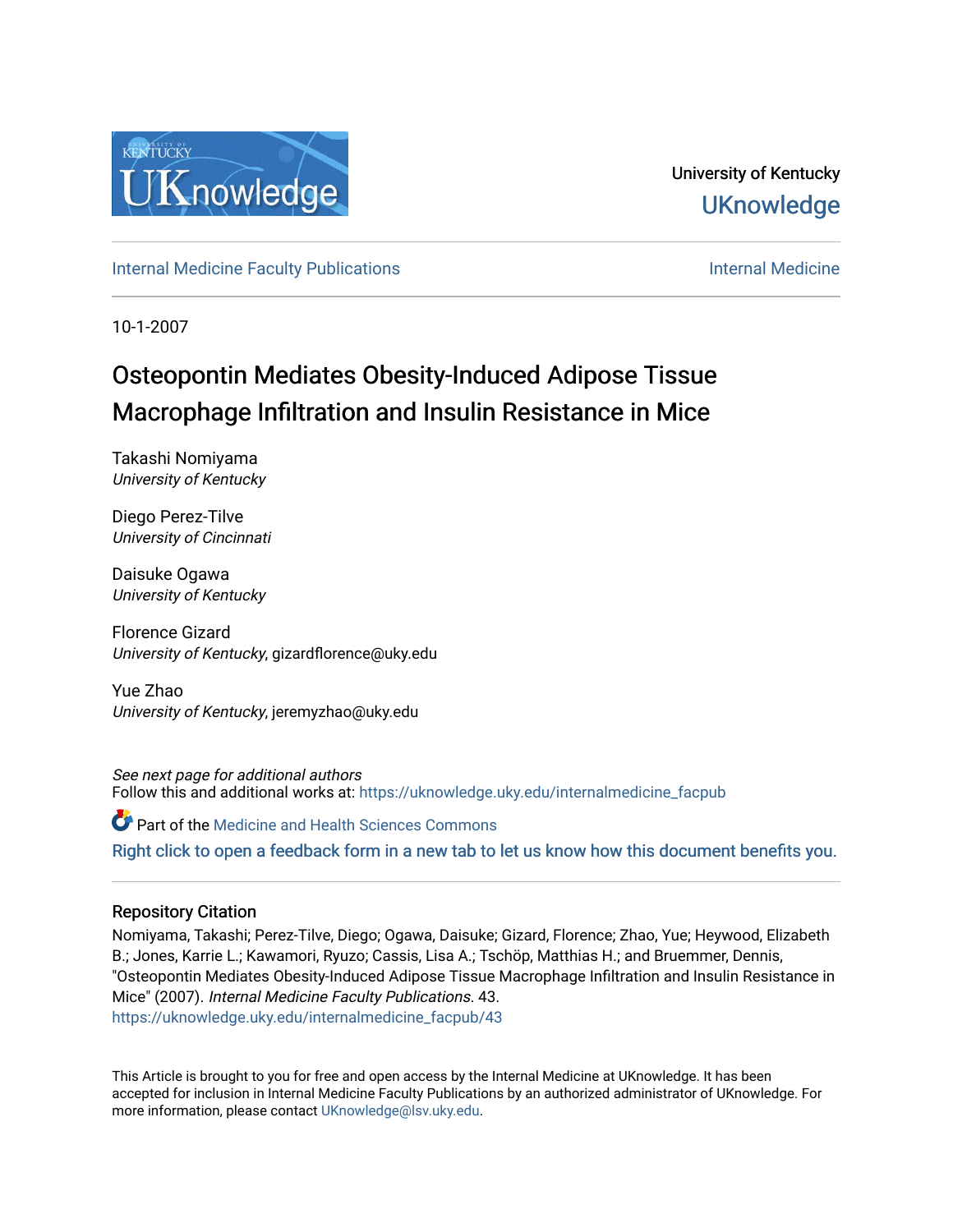# Osteopontin Mediates Obesity-Induced Adipose Tissue Macrophage Infiltration and Insulin Resistance in Mice

Digital Object Identifier (DOI) http://dx.doi.org/10.1172/JCI31986

# Notes/Citation Information

Published in The Journal of Clinical Investigation, v. 117, no. 10, p. 2877-2888.

The copyright holder has granted permission for posting the article here.

# Authors

Takashi Nomiyama, Diego Perez-Tilve, Daisuke Ogawa, Florence Gizard, Yue Zhao, Elizabeth B. Heywood, Karrie L. Jones, Ryuzo Kawamori, Lisa A. Cassis, Matthias H. Tschöp, and Dennis Bruemmer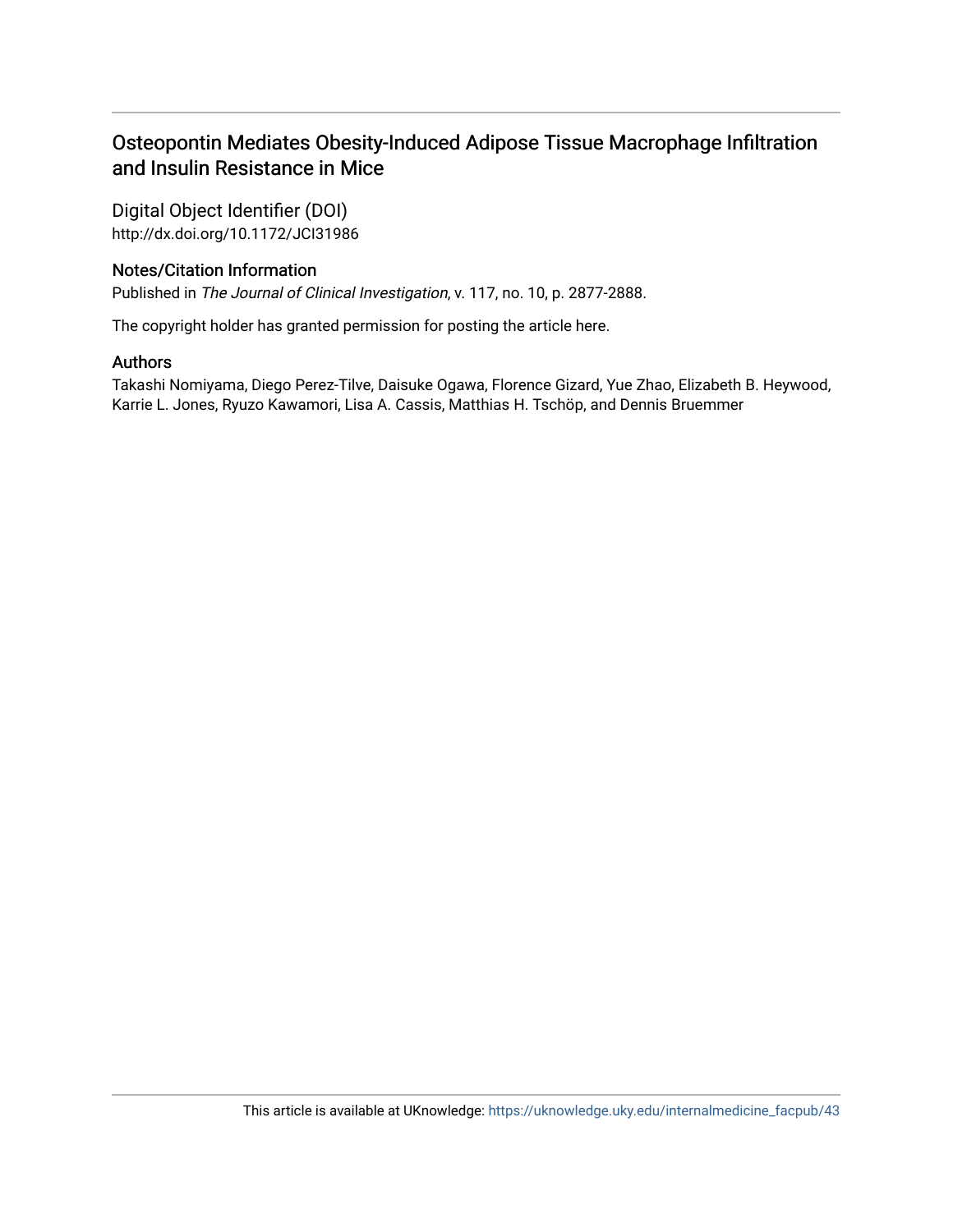

# Osteopontin mediates obesity-induced adipose tissue macrophage infiltration and insulin resistance in mice

Takashi Nomiyama,<sup>1</sup> Diego Perez-Tilve,<sup>2</sup> Daisuke Ogawa,<sup>1</sup> Florence Gizard,<sup>1</sup> Yue Zhao,<sup>1</sup> Elizabeth B. Heywood,<sup>1</sup> Karrie L. Jones,<sup>1</sup> Ryuzo Kawamori,<sup>3</sup> Lisa A. Cassis,<sup>4</sup> Matthias H. Tschöp,<sup>2</sup> and Dennis Bruemmer<sup>1,4</sup>

1Division of Endocrinology and Molecular Medicine, University of Kentucky College of Medicine, Lexington, Kentucky, USA. 2Obesity Research Center, Department of Psychiatry, Genome Research Institute, University of Cincinnati, Cincinnati, Ohio, USA. 3Department of Medicine, Metabolism and Endocrinology, Juntendo University School of Medicine, Tokyo, Japan. 4Graduate Center for Nutritional Sciences, University of Kentucky, Lexington, Kentucky, USA.

**Obesity is associated with a state of chronic, low-grade inflammation characterized by abnormal cytokine production and macrophage infiltration into adipose tissue, which may contribute to the development of insulin resistance. During immune responses, tissue infiltration by macrophages is dependent on the expression of osteopontin, an extracellular matrix protein and proinflammatory cytokine that promotes monocyte** chemotaxis and cell motility. In the present study, we used a murine model of diet-induced obesity to examine **the role of osteopontin in the accumulation of adipose tissue macrophages and the development of insulin resistance during obesity. Mice exposed to a high-fat diet exhibited increased plasma osteopontin levels, with elevated expression in macrophages recruited into adipose tissue. Obese mice lacking osteopontin displayed improved insulin sensitivity in the absence of an effect on diet-induced obesity, body composition, or energy expenditure. These mice further demonstrated decreased macrophage infiltration into adipose tissue, which may reflect both impaired macrophage motility and attenuated monocyte recruitment by stromal vascular cells. Finally, obese osteopontin-deficient mice exhibited decreased markers ofinflammation, both in adipose** tissue and systemically. Taken together, these results suggest that osteopontin may play a key role in linking **obesity to the development ofinsulin resistance by promoting inflammation and the accumulation of macrophages in adipose tissue.**

### **Introduction**

Obesity and the associated metabolic pathologies are the most common risk factors for type 2 diabetes and subsequent cardiovascular disease (1). Unequivocal evidence has demonstrated that obesity is associated with a state of chronic, low-grade inflammation characterized by abnormal cytokine production and activation of inflammatory signaling pathways in adipose tissue (2). Recent studies indicated that adipose tissue macrophages (ATMs) accumulating during diet-induced obesity (DIO) are not only an important source of adipose tissue inflammation but also alter insulin sensitivity in adipocytes: Weisberg et al. identified macrophage accumulation in obese adipose tissue and suggested that these macrophages are derived from the circulation (3). A critical observation made by Xu et al. further characterized these macrophages as an important mediator of insulin resistance (4). Collectively, these studies support the concept that ATMs infiltrating into obese adipose tissue from the circulation are a key source of inflammation in obesity and provide a causal link between obesity and the development of adipose tissue insulin resistance (5).

**Conflict of interest:** The authors have declared that no conflict of interest exists. **Citation for this article:** *J. Clin. Invest.* **117**:2877–2888 (2007). doi:10.1172/JCI31986.

The observation that macrophages infiltrate adipose tissue from the circulation has focused attention on the mechanisms by which these cells are recruited into obese adipose tissue (3). Accumulating evidence over the last decade has demonstrated that macrophage recruitment during inflammatory processes is dependent on the expression of osteopontin (OPN) (6–9). OPN is a secreted matrix glycoprotein and proinflammatory cytokine that has previously been characterized as a major component of cell-mediated immunity (8). Its ability to interact with integrin surface receptors through an Arg-Gly-Asp (RGD) sequence and with the CD44 receptor has established OPN as an important attachment and signaling molecule (10, 11). In bone tissue, for example, OPN facilitates the attachment of osteoclasts to the matrix (12). In addition to its role in bone metabolism, a variety of studies have provided evidence that OPN is highly secreted by macrophages at sites of inflammation where it mediates monocyte adhesion (12), migration (7), differentiation (13), and phagocytosis (14). Using OPN-deficient mice crossed to atherosclerosis-prone apo $E^{-/-}$  mice, we (9) and others (15) have further recently demonstrated that OPN deficiency attenuates the development of atherosclerosis. In these studies OPN expression was found to be essential for monocyte motility and inflammatory gene expression; in particular, OPN deficiency in macrophages decreased the development of atherosclerosis (9). It is now well recognized that OPN induces chemotaxis of monocytes and promotes cellular motility via direct interaction with its receptors (10, 11).

**Nonstandard abbreviations used:** AF, adipocyte fraction; ATM, adipose tissue macrophage; CCR2, C-C motif chemokine receptor 2; DIO, diet-induced obesity; EWAT, epididymal white adipose tissue; HFD, high-fat diet; LFD, low-fat diet; MCP-1, monocyte chemoattractant protein 1; OPN, osteopontin; PAI-1, plasminogen activator inhibitor 1; RQ, respiratory quotient; SVF, stromal vascular fraction.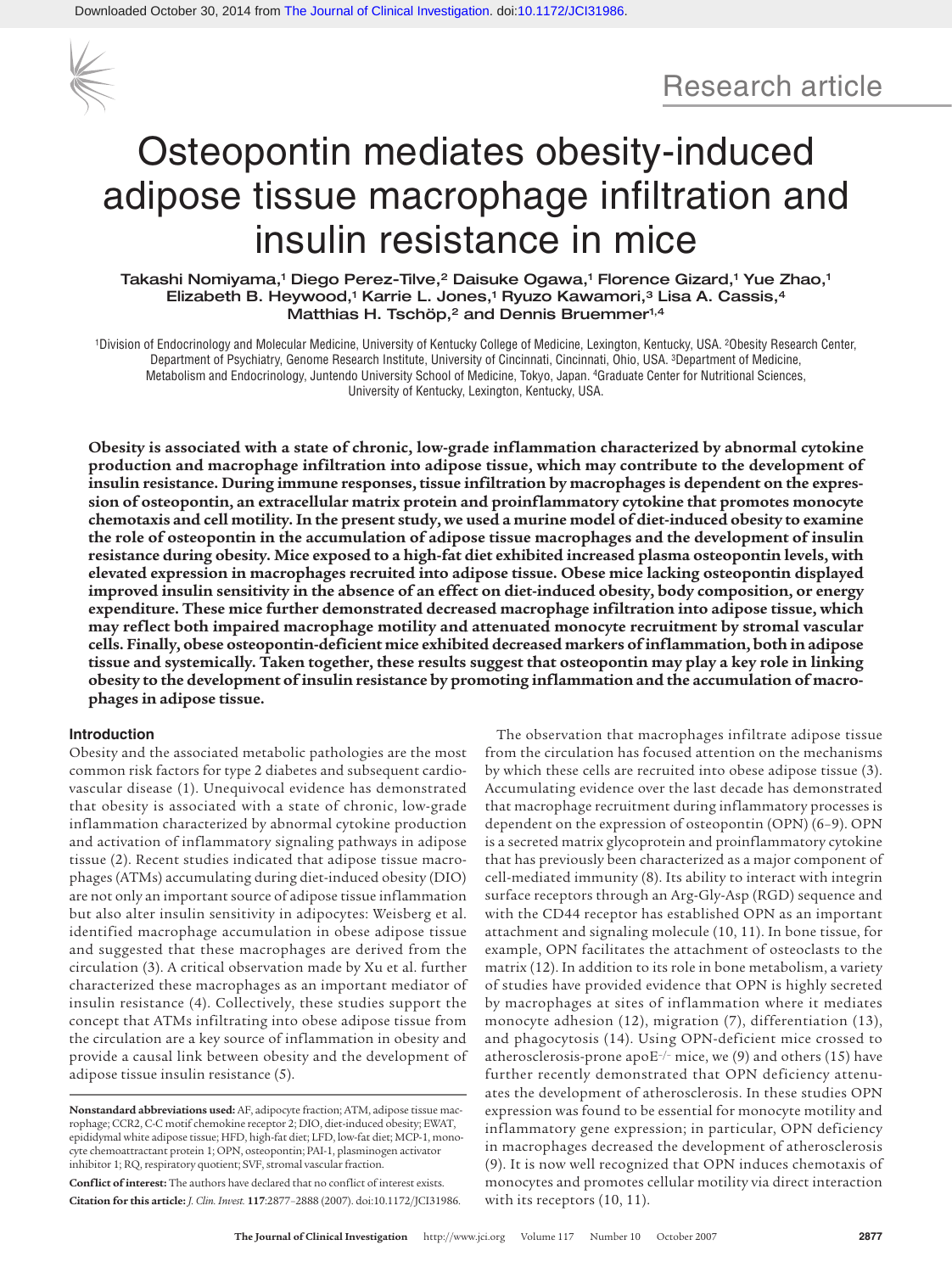



### **Figure 1**

OPN plasma levels in DIO and expression of OPN in adipose tissue. C57BL/6 mice (n = 10/group) were fed a LFD or HFD for 20 weeks. (**A**) OPN plasma levels were analyzed by ELISA and data expressed as mean ± SEM. #P < 0.005. (**B**) Adipose tissues were isolated and OPN mRNA expression was analyzed in whole EWAT, the AF, and the SVF. Data are presented as relative OPN mRNA expression normalized to TFIIB mRNA expression and are expressed as mean ± SEM. \*P < 0.05, compared with LFD. (C) SVFs isolated from EWATs of obese wild-type mice  $(n = 6)$  were pooled and separated into macrophages, endothelial cells, and preadipocytes using magnetic immunoaffinity isolation. Cell fractions were analyzed for OPN (black bars, left y axis) and CD68 (white bars, right y axis) mRNA expression. Data are presented as mRNA expression relative to TFIIB mRNA expression and are expressed as mean ± SEM. \*\*P < 0.01 compared with preadipocyte or endothelial cell fraction. (**D**) Paraffin-embedded EWAT was analyzed for OPN immunoreactivity and F4/80-positive macrophage content. Sections were counterstained with hematoxylin and images obtained at the indicated magnifications.

Based on the evidence that obesity is associated with infiltration  $(3)$  and activation  $(16)$  of macrophages in adipose tissue combined with recent studies characterizing OPN as an important component of cell-mediated immune responses and monocyte motility (10, 11), we investigated the expression of OPN in adipose tissue and examined the role of OPN for macrophage accumulation in adipose tissue. Since macrophages and associated proinflammatory cytokines contribute to adipose tissue insulin resistance during DIO (4), we further analyzed the effect of OPN deficiency on systemic insulin resistance. Using a murine model of DIO, we report that OPN secretion is increased during obesity and highly expressed in ATMs, characterizing OPN as a cytokine secreted by adipose tissue. OPN deficiency attenuated ATM content, adipose tissue, and systemic inflammation and improved insulin resistance. These studies outline a previously unrecognized role for OPN in mediating ATM recruitment and identify OPN as an important link between adipose tissue–derived inflammatory processes and insulin resistance.

### **Results**

*OPN expression in adipose tissue increases during DIO*. To analyze whether OPN plasma levels change during DIO, C57BL/6 wildtype mice (*n* = 10/group) were maintained either on a low-fat diet (LFD; 10% kcal from fat) or high-fat diet (HFD; 60% kcal from fat) for 20 weeks. Compared with the LFD group, mice fed a HFD gained 26.1 g after a 20-week feeding period (28.2 ± 4.1 versus 54.3 ± 5.3 g; *P <* 0.005). As depicted in Figure 1A, OPN plasma levels analyzed by ELISA were significantly elevated in obese mice fed a HFD compared with the lean control mice fed a LFD ( $15.2 \pm 0.8$ ) versus  $4.3 \pm 0.3$  pg/ml, respectively;  $P \le 0.005$ ).

Epididymal white adipose tissue (EWAT) from these mice was next analyzed for OPN mRNA expression to examine whether the OPN transcript is expressed in adipose tissue and whether this is modulated by the obese phenotype.In mice fed a LFD, OPN mRNA expression levels were negligible in whole adipose tissues as well in fractionated tissues (Figure 1B). However, feeding a HFD resulted in a significant 8.1-fold (*P <* 0.01) increase of OPN transcript levels in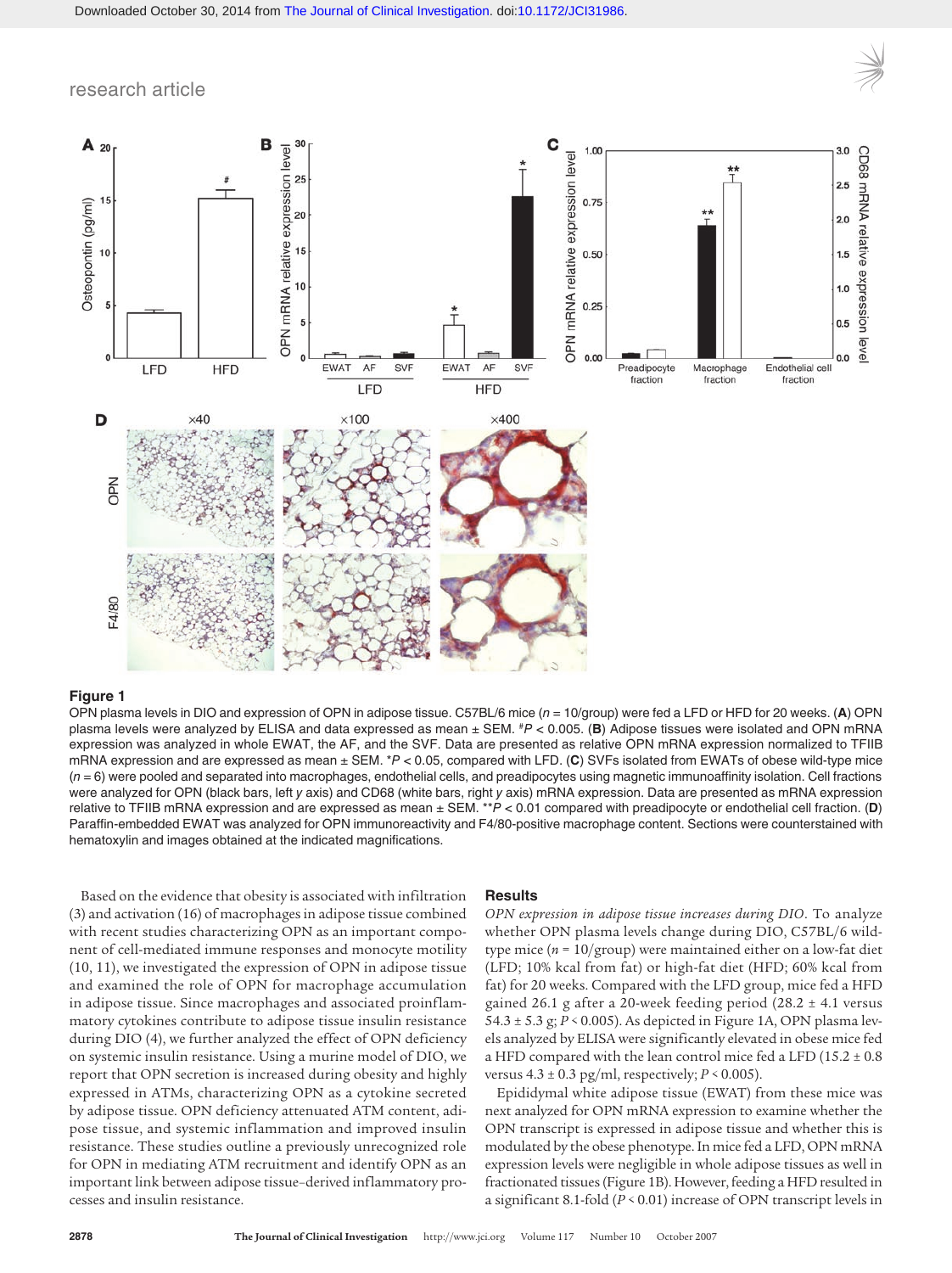

whole adipose tissues. Separation of the adipose tissue demonstrated that there was a profound 35.9-fold (*P <* 0.001) increase of OPN mRNA in the stromal vascular fraction (SVF). In contrast, there was an insignificant 2.2-fold increase (*P =* 0.091) of OPN in the adipocyte fraction (AF), indicating that the increase of OPN mRNA in whole adipose tissue was primarily due to an increase of transcript levels in the SVF. The observation that OPN mRNA expression in the AF increased only modestly during DIO prompted us to corroborate these findings in vitro and to analyze the regulation of OPN during the differentiation of 3T3-L1 preadipocytes. Use of this model system revealed that OPN mRNA levels decrease during the differentiation process (Supplemental Figure 1; supplemental material available online with this article; doi:10.1172/JCI31986DS1). Previous studies have indicated that PPARγ activation suppresses OPN transcription in macrophages (17). Since PPARγ expression is induced during adipocyte differentiation, we analyzed the transcrip-

### **Figure 2**

DIO and body composition in wild-type OPN+/+ and OPN–/– mice. (**A**) Wild-type OPN<sup>+/+</sup> (black symbols,  $n = 12$ ) and OPN<sup>-/-</sup> (white symbols,  $n = 12$ ) mice were fed a LFD (circles) or HFD (squares). Weight gain was followed for 25 weeks and data expressed as mean ± SEM. Body composition (fat mass, lean mass, and body mass) before (**B**) and after (C) feeding a HFD ( $n = 7-8$ /group) was analyzed in OPN<sup>+/+</sup> (black bars) and OPN<sup>-/-</sup> (white bars) mice by quantitative NMR. Data are presented as mean  $\pm$  SEM.  $^{#}P$  < 0.05, compared with OPN<sup>+/+</sup> mice.

tional regulation of a 2-kb OPN promoter construct by PPARγ in 3T3-L1 preadipocytes. Interestingly, both ligand-induced activation of PPARγ and overexpression of a constitutively active PPARγ suppressed OPN promoter activity (Supplemental Figure 2), providing a potential mechanism for the observed decrease of OPN transcript levels during adipocyte differentiation.

Given the high expression of OPN mRNA in the SVF, we next characterized the cell types expressing OPN within the SVF using magnetic immunoaffinity isolation of ATMs, endothelial cells, and preadipocytes. Analysis of expression of CD68 mRNA encoding a 110-kDa transmembrane glycoprotein that is highly expressed by monocytes and tissue macrophages (18) confirmed that 95.1% of the CD68 mRNA in the SVF was found in the macrophage fraction (Figure 1C). Using this approach, OPN mRNA expression in the SVF was primarily observed in macrophage isolates, while considerably less OPN mRNA was detected in the preadipocyte fraction and in the endothelial cell fraction.

To confirm that OPN is expressed by ATMs, we performed immunohistochemistry on epididymal fat pads isolated from obese C57BL/6 mice fed a HFD for 3 months. As the majority of studies analyzing ATM content in murine models previously employed an antibody raised against the F4/80 antigen (3, 19), a marker specific for mature macrophages (20), we stained consecutive sections for F4/80 and OPN. Negative controls included lack of chromogen development following incubation with the same concentrations of control nonimmune IgG in the presence of the secondary antibody or incubation with the primary antibody in absence of the secondary antibody (data not shown). As reported recently (3), DIO was associated with the accumulation of macrophages that were frequently observed in obese adipose tissue forming crown-like aggregates surrounding adipocytes(Figure 1D). Staining for OPN revealed a striking similarity with F4/80 immunoreactivity, and higher magnification of serial sections confirmed OPN expression in F4/80 positive macrophages. In concert, these results suggest that OPN plasma levels increase during obesity and that during DIO OPN mRNA is primarily expressed by ATMs accumulating in adipose tissue.

*OPN deficiency does not affect DIO*. To further determine the role of OPN for the development of DIO, adipose tissue inflammation, and insulin resistance, we next fed male *OPN–/–* and littermate wild-type *OPN+/+* mice (*n* = 12/group) either a LFD or a HFD for 25 weeks. Consistent with our previous studies (9), there were no differences in weights between *OPN–/–* and *OPN+/+* mice at baseline or after feeding a LFD for 25 weeks. In mice fed a HFD for 25 weeks, there was a statistically nonsignificant trend toward lower body mass in the *OPN–/–* mice compared with *OPN+/+* wild-type mice (54.6 ± 4.1 versus 56.2 ± 4.8 g, respectively; *P =* 0.087; Figure 2A). To examine whether there are differences in lean or fat mass, we analyzed body composition in *OPN–/–* and *OPN+/+* mice using NMR before (Figure 2B) and after(Figure 2C) feeding a HFD. This approach revealed no difference in fat mass between lean or obese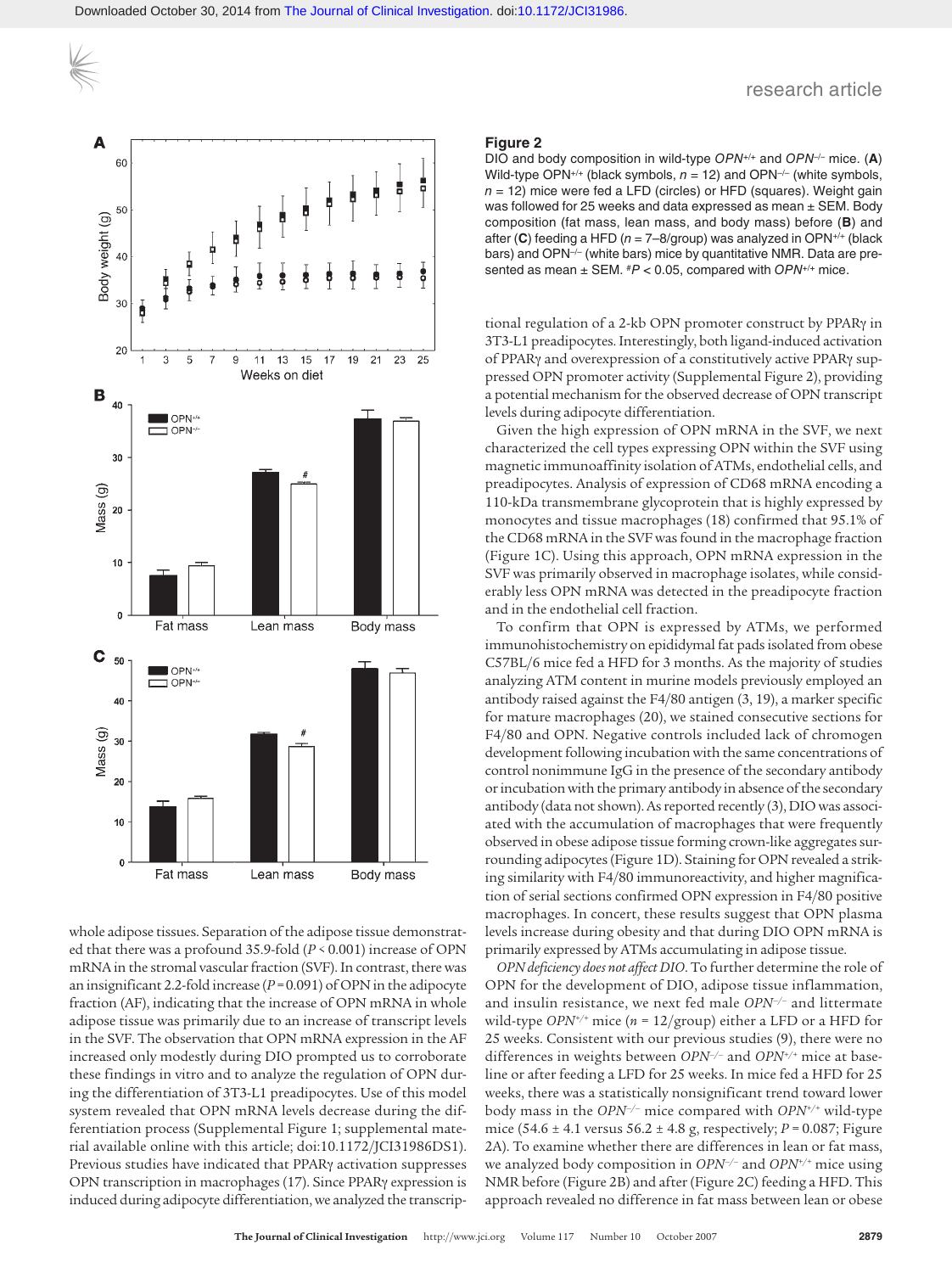### **Table 1**

Food intake, energy expenditure, RQ, and locomotor activity of animals in this study

| <b>Parameter</b>                          | Cycle                  |                                                                          | <b>Before HFD</b>                                                          | <b>After HFD</b>                                                         |                                                                         |  |
|-------------------------------------------|------------------------|--------------------------------------------------------------------------|----------------------------------------------------------------------------|--------------------------------------------------------------------------|-------------------------------------------------------------------------|--|
|                                           |                        | $OPN^{+/+}$                                                              | $OPN^{-/-}$                                                                | $OPN^{+/+}$                                                              | OPN-/-                                                                  |  |
| Food intake (g)                           | Total                  | $10.2 \pm 0.7$                                                           | $9.7 \pm 1.1$                                                              | $5.7 \pm 0.8$                                                            | $6.8 \pm 0.7$                                                           |  |
|                                           | Light                  | $3.9 \pm 0.6$                                                            | $4.2 \pm 0.7$                                                              | $1.5 \pm 0.3$                                                            | $2.9 \pm 0.5^{\text{A}}$                                                |  |
|                                           | Dark                   | $6.2 \pm 0.2$                                                            | $5.5 \pm 0.8$                                                              | $4.2 \pm 0.8$                                                            | $3.8 \pm 0.3$                                                           |  |
| Energy expenditure (kcal/kg)              | Total                  | $711.5 \pm 17.5$                                                         | $733.8 \pm 22.5$                                                           | $770.3 \pm 16.8$                                                         | $847.4 \pm 26.4$                                                        |  |
|                                           | Light                  | $334.1 \pm 12.2$                                                         | $346.9 \pm 11.2$                                                           | $367.3 \pm 8.1$                                                          | $419.2 \pm 11.4$                                                        |  |
|                                           | Dark                   | $393.4 \pm 7.4$                                                          | $402.6 \pm 12.5$                                                           | $419.3 \pm 10.7$                                                         | $444.6 \pm 16.2$                                                        |  |
| RQ (vCO <sub>2</sub> /vO <sub>2</sub> )   | Total                  | $0.862 \pm 0.010$                                                        | $0.876 \pm 0.016$                                                          | $0.773 \pm 0.011$                                                        | $0.796 \pm 0.011$                                                       |  |
|                                           | Light                  | $0.827 \pm 0.016$                                                        | $0.836 \pm 0.016$                                                          | $0.745 \pm 0.016$                                                        | $0.815 \pm 0.013$ <sup>A</sup>                                          |  |
|                                           | Dark                   | $0.900 \pm 0.015$                                                        | $0.909 \pm 0.016$                                                          | $0.856 \pm 0.010$                                                        | $0.847 \pm 0.011$                                                       |  |
| Locomotor activity<br>(light beam breaks) | Total<br>Light<br>Dark | $34.857.1 \pm 1.996.1$<br>$11.994.7 \pm 422.1$<br>$22,862.4 \pm 1,892.1$ | $28,367.1 \pm 2,268.5$<br>$11,713.5 \pm 1,317.2$<br>$16,653.6 \pm 1,561.7$ | $32.993.4 \pm 3.230.1$<br>$10,164.1 \pm 632.2$<br>$21,149.0 \pm 2,446.6$ | $24,489.4 \pm 2,748.5$<br>$6,409.6 \pm 568.1$<br>$17,461.8 \pm 1,983.1$ |  |

 $OPN^{+/+}$  wild-type and  $OPN^{-/-}$  mice (n = 7-8/group) were analyzed before (at 8 weeks of age, while on standard chow diet) and after feeding a HFD. Data is expressed as mean  $\pm$  SEM.  $AP < 0.05$ , OPN<sup>-/-</sup> compared with OPN<sup>+/+</sup>.

*OPN–/–* and *OPN+/+* mice. However, compared with wild-type mice, there was a modest but significant decrease in lean body mass of *OPN–/–* mice in the absence of a difference in whole body mass. Therefore, OPN deficiency had no effect on the development of DIO in mice fed a HFD.

We next analyzed whether OPN deficiency affects energy metabolism by recording cumulative measurements for food intake, energy expenditure, respiratory quotient (RQ), and locomotor activity (Table 1). Initial recordings were obtained at 8 weeks of age on mice fed a standard chow diet, followed by measurements after feeding *OPN–/–* and wild-type *OPN+/+* a HFD for 20 weeks. Consistent with the observed lack of any overt differencesin whole body mass and adiposity, no statistically significant differences in total food intake, energy expenditure, RQ, or locomotor activity were observed. However, *OPN–/–* mice showed a modestly increased RQ during the 12-hour light cycle, indicating slightly higher carbohydrate utilization on HFD. This effect was likely a consequence of increased light phase food intake in the *OPN–/–* mice fed a HFD, as both increased RQ and food intake disappeared when analyzed over the entire 24-hour period.

*OPN deficiency improves insulin sensitivity*. HFD feeding and DIO in mice is associated with the development of insulin resistance (21), and to further explore whether insulin resistance is affected by OPN deficiency, we analyzed metabolic parameters in *OPN–/–* and wild-type *OPN+/+* mice. No significant differences were observed in

fasting blood glucose or plasma insulin concentrations between *OPN–/–* and *OPN+/+* mice fed a LFD for 25 weeks (Table 2). Both plasma glucose and insulin levels significantly increased in obese wild-type mice fed a HFD. In contrast, in *OPN–/–* mice fed a HFD, plasma glucose levels were normal and insulin levels were significantly lower compared with the obese *OPN+/+* wild-type mice fed a HFD. Furthermore, HFD feeding in wild-type *OPN+/+* mice resulted in a significant increase in triglyceride levels, which was normalized in *OPN–/–* mice.

To further confirm that obese *OPN–/–* mice are more insulin sensitive, we next analyzed glucose clearance following an intraperitoneal injection of insulin as a measure of insulin sensitivity. In these experiments, the insulin response in mice fed a LFD was not significantly affected by the genotype, although *OPN–/–* mice tended to be slightly more insulin sensitive. In obese *OPN+/+* mice fed a HFD, glucose levels decreased by 16.4% 60 minutes after insulin injection, whereaslevels decreased by 49.3% in *OPN–/–* mice, indicating that the absence of OPN improved insulin sensitivity in obese mice (Figure 3A). The maximal insulin response after 60 minutesin obese *OPN–/–* mice fed a HFD reached levels observed in mice fed a LFD. Similarly, intraperitoneally injected glucose during an intraperitoneal glucose tolerance test was cleared faster and more effectively in obese *OPN–/–* mice compared with *OPN+/+* (Figure 3B). In concert, these data confirm that insulin sensitivity is increased in obese *OPN–/–* compared with wild-type *OPN+/+* mice.

### **Table 2**

Metabolic parameters of mice examined in this study

| <b>Parameter</b>                                                                   | LFD                                                                      |                                                                           |                                  |                                                                               | <b>HFD</b>                                                                |                                  |                                  | P                                |
|------------------------------------------------------------------------------------|--------------------------------------------------------------------------|---------------------------------------------------------------------------|----------------------------------|-------------------------------------------------------------------------------|---------------------------------------------------------------------------|----------------------------------|----------------------------------|----------------------------------|
|                                                                                    | $OPN^{+/+}$                                                              | $OPN^{-/-}$                                                               | $OPN^{+/+}$ vs.<br>$OPN^{-/-}$   | $OPN^{+/+}$                                                                   | $OPN^{-/-}$                                                               | $OPN^{+/+}$ vs.<br>$OPN^{-/-}$   | $OPN+/+ LFD$<br>vs. HFD          | $OPN^{-/-}$ LFD<br>vs. HFD       |
| Cholesterol (mg/dl)<br>Triglycerides (mg/dl)<br>Glucose (mg/dl)<br>Insulin (pg/ml) | $183.3 \pm 11.7$<br>$55.1 \pm 5.4$<br>$94.4 \pm 4.7$<br>$159.1 \pm 39.1$ | $183.4 \pm 7.2$<br>$77.9 \pm 14.5$<br>$101.8 \pm 9.3$<br>$183.2 \pm 37.1$ | 0.342<br>0.751<br>0.292<br>0.541 | $145.3 \pm 16.2$<br>$112.9 \pm 7.9$<br>$113.0 \pm 4.3$<br>$1.976.4 \pm 425.5$ | $166.1 \pm 11.1$<br>$57.8 \pm 5.6$<br>$99.7 \pm 5.6$<br>$609.6 \pm 105.9$ | 0.751<br>0.009<br>0.044<br>0.041 | 0.342<br>0.026<br>0.033<br>0.023 | 0.227<br>0.227<br>0.683<br>0.046 |

Wild-type OPN+/+ and OPN<sup>-/-</sup> mice were fed a LFD or HFD for 25 weeks. Blood samples were obtained after an overnight fasting period and analyzed. Data is presented as mean ± SEM.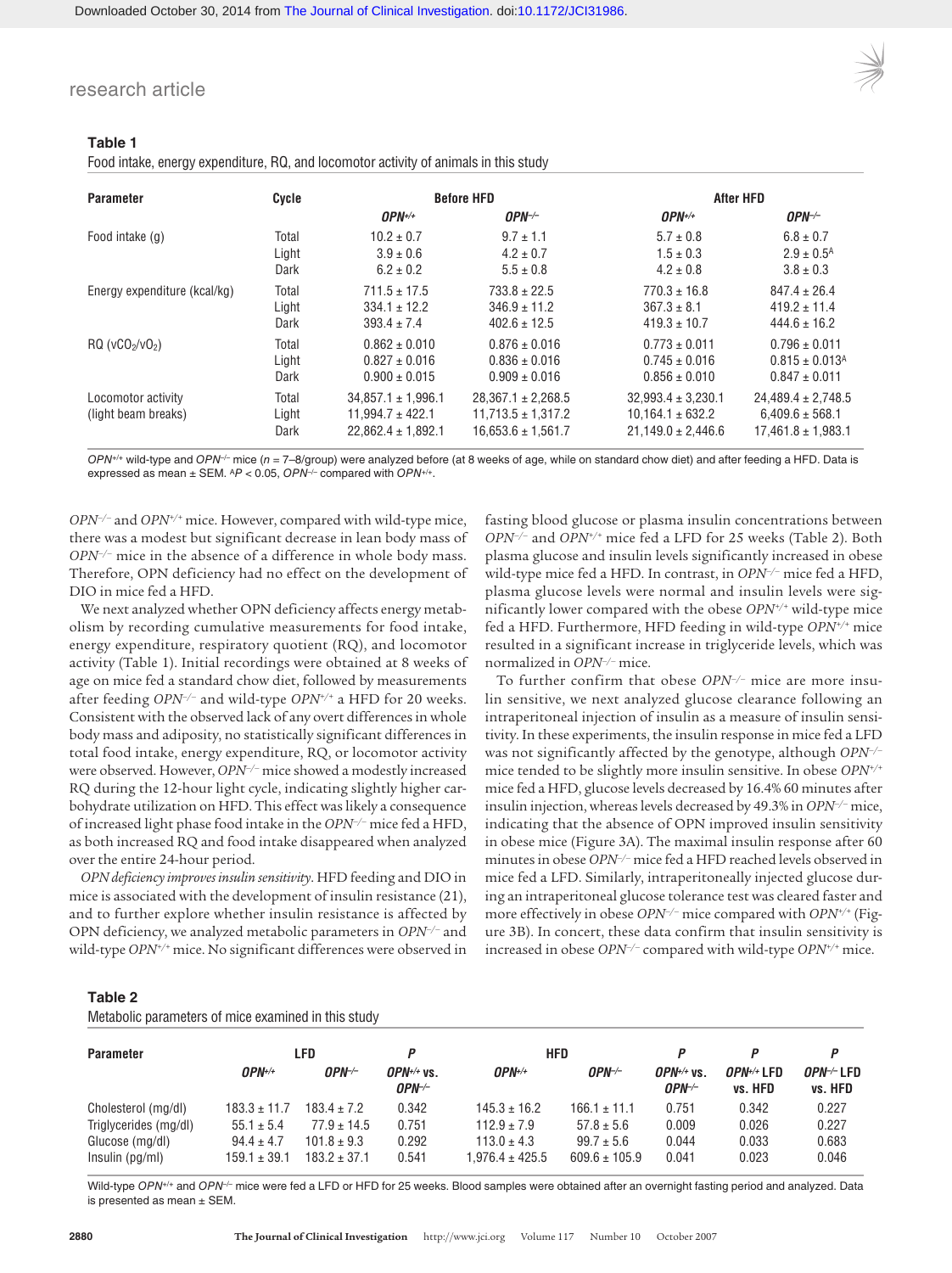Downloaded October 30, 2014 from [The Journal of Clinical Investigation.](http://www.jci.org) doi[:10.1172/JCI31986.](http://dx.doi.org/10.1172/JCI31986)



*OPN deficiency decreases macrophage accumulation in obese adipose tissue*. It has previously been demonstrated that ATMs accumulate during DIO, resulting in obesity-associated insulin resistance (3, 4). The evidence that OPN mediates the recruitment of macrophages in tissues (6-9) prompted us to further investigate the cause of increased insulin sensitivity in obese *OPN–/–* mice and to determine whether OPN-deficient mice were protected from adipose tissue inflammation during obesity. We first analyzed macrophage content in epididymal adipose tissue pads isolated from *OPN–/–* and *OPN+/+* mice fed a LFD and HFD by immunohistochemical analysis. In epididymal adipose tissues no overt differences in adipocyte size or numbers between genders were noted. Using an absorbed rabbit antimouse macrophage antiserum, we observed a profound increase in ATM number in obese OPN<sup>+/+</sup> wild-type mice fed a HFD (Figure 4A). Typically, immunohistochemistry localized macrophages in crownlike clusters surrounding adipocytes. Despite having a similar fat mass following HFD feeding, obese epididymal adipose tissues isolated from OPN-deficient mice accumulated strikingly fewer ATMs (Figure 4A, lower panel). As the majority of studies analyzing ATM content in murine models have used an antibody against the F4/80 antigen  $(3, 19)$ , we further sought to corroborate these observations using staining for F4/80. As depicted in Figure 4B, the majority of cells surrounding adipocytes expressed F4/80, and this immunoreactivity correlated with the staining obtained using the rabbit anti-mouse macrophage antiserum. When F4/80-positive ATMs were further quantified as a percentage of total cell number (Figure 4C), epididymal adipose tissue from obese *OPN–/–* mice fed a HFD contained fewer macrophages compared with wild-type OPN<sup>+/+</sup> mice (19.1% ± 2.0% versus 36.8% ± 3.1%; *P <* 0.005).

### **Figure 3**

Insulin sensitivity in OPN+/+ and OPN–/– mice. OPN+/+ (black symbols) and OPN<sup>-/-</sup> (white symbols) mice were fed a LFD (dashed lines) or HFD (solid lines) for 25 weeks. (**A**) Insulin sensitivity in these mice  $(n = 6$ /group) was determined at the end of the feeding period following an intraperitoneal injection of insulin (1 U/kg body weight). (**B**) Glucose clearance ( $n = 6$ /group) was analyzed following an intraperitoneal challenge of 1 g/kg body weight glucose. Data are presented as mean blood glucose concentration  $\pm$  SEM.  $^{#}P$  < 0.05, OPN<sup>-/-</sup> compared with OPN+/+ mice fed HFD.

To further confirm this observation we next analyzed the macrophage content in whole and fractionated epididymal adipose tissue by quantitative real-time RT-PCR for CD68. As expected, CD68 mRNA increased during DIO in whole adipose isolated from *OPN+/+* mice (Figure 4D). High CD68 mRNA expression was detected in the SVF while transcript levels were negligible in the AF of both genotypes. Consistent with the data obtained by immunohistochemistry, CD68 mRNA transcript levels were significantly decreased in both whole adipose tissue and the SVF isolated from obese *OPN–/–* mice compared with wild-type *OPN+/+* mice. In concert, immunohistochemistry and quantitative RT-PCR indicate that OPN deficiency prevents ATM accumulation during DIO, although macrophage content is not completely rescued to the level of lean mice fed a LFD.

*OPN mediates chemotaxis and amplifies monocyte chemoattractant protein 1–induced macrophage migration*. OPN promotes cell motility and chemoattraction (6, 7, 9, 22), and so we next analyzed the effect of OPN deficiency on macrophage chemotaxis. Wild-type macrophage migration increased by 1.67 ± 0.21-fold (*P <* 0.05) when OPN was provided as substrate (Figure 5A). When cells were exposed to monocyte chemoattractant protein 1 (MCP-1), transwell migration of wild-type macrophages increased by  $1.77 \pm 0.12$ -fold (*P <* 0.05). MCP-1–induced chemotaxis was further increased by 2.41  $\pm$  0.28-fold in the presence of OPN ( $P$  < 0.01). In comparison, OPN-deficient macrophages were hypomotile, and basal migration was only  $62.6\% \pm 2.26\%$  that of the wild-type cells ( $P \le 0.05$ ). Although *OPN–/–* macrophages migrated by 1.94 ± 0.12-fold (*P <* 0.05) when recombinant OPN was provided, exogenous OPN only partially restored the wild-type phenotype. Furthermore, OPN-deficient macrophages failed to respond to MCP-1, which was only modestly restored in the presence of extracellular OPN (2.54 ± 0.32-fold increase versus baseline; *P <* 0.01). We further sought to confirm these observations ex vivo and analyzed migration of macrophages wild-type for OPN toward stromal vascular cellsisolated from *OPN+/+* and*OPN–/–* mice fed a LFD or HFD for 25 weeks. As depicted in Figure 5B, macrophage migration to stromal vascular cells isolated from obese wild-type mice was significantly increased 3.1 ± 0.6-fold relative to migration toward cells isolated from lean mice  $(P < 0.05)$ . Compared with the migratory response elicited by stromal vascular cells of obese wild-type mice, transwell macrophage migration was significantly decreased to  $53.3\% \pm 3.2\%$ when macrophages migrated toward stromal vascular cells isolated from obese OPN–/– mice (*P <* 0.05). In concert, these experiments indicate that OPN amplifies MCP-1–directed macrophage chemotaxis and that OPN deficiency in stromal vascular cells alters obesity-induced macrophage recruitment.

*OPN–/– mice are protected from obesity-associated adipose tissue and systemic inflammation*. Since accumulating evidence outlines a key role of DIO in the development of low-grade systemic inflammation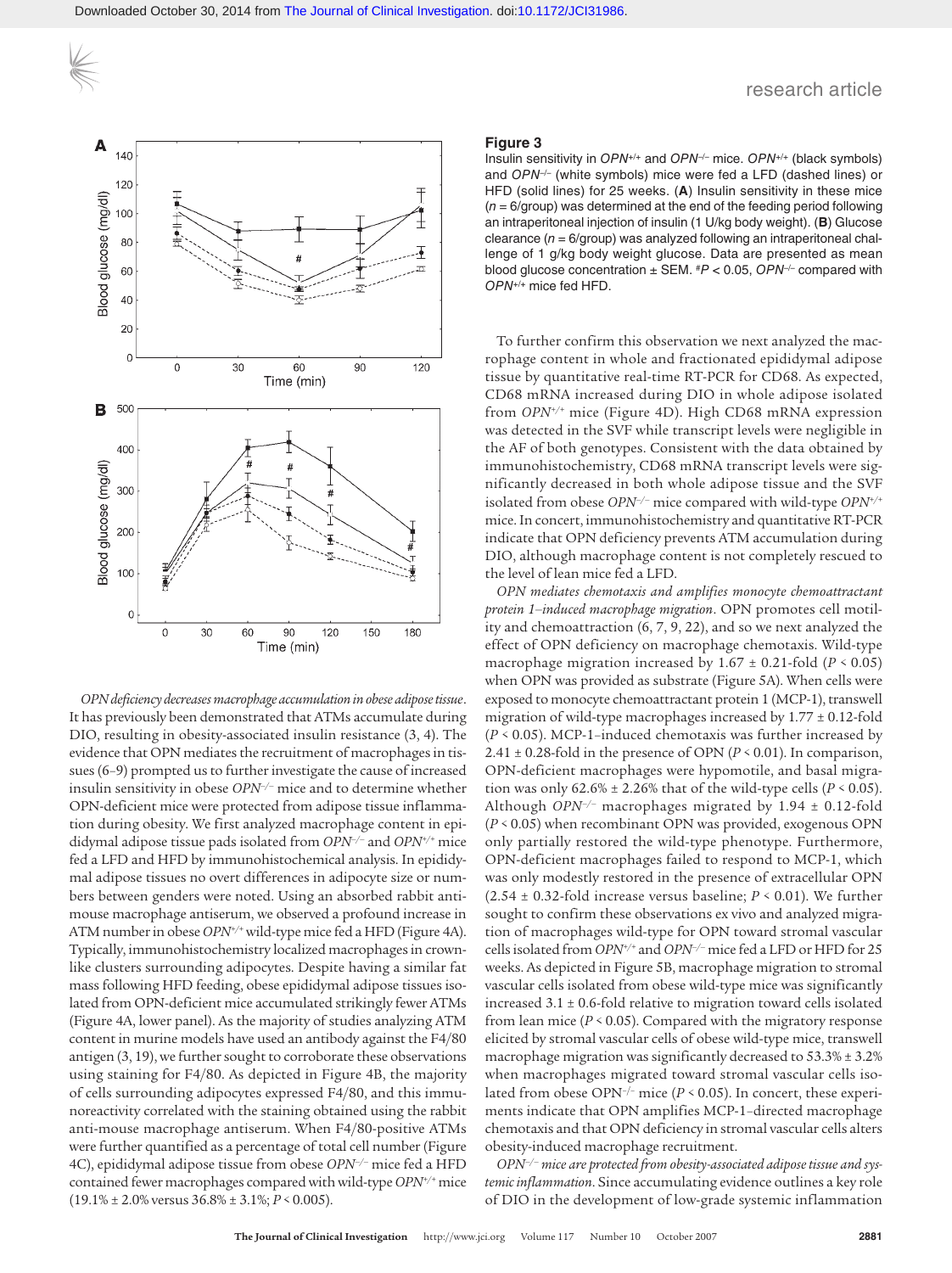

### **Figure 4**

OPN deficiency decreases ATM content in obese mice. (**A**) ATM content was determined by immunohistochemical analysis of epididymal adipose tissues isolated from OPN<sup>+/+</sup> and OPN<sup>-/-</sup> mice fed a LFD or HFD. Adipose tissues were stained using an absorbed rabbit anti-mouse macrophage antiserum (original magnification, ×100). (**B**) Epididymal adipose tissues from obese OPN+/+ and OPN–/– mice were analyzed for macrophage content using an F4/80 antibody (magnified as indicated). (**C**) Macrophage content was quantified by analyzing the fraction of F4/80-stained cells relative to total number of cells in epididymal adipose tissue from OPN<sup>+/+</sup> (black bars) and OPN<sup>-/-</sup> (white bars) mice fed a LFD or HFD (n = 8/group). Values are expressed as mean ± SEM. (**D**) Macrophage content was quantitatively assessed by real-time RT-PCR for CD68 mRNA expression in EWAT, the AF, and the SVF isolated from  $OPN^{++}$  (black bars) and  $OPN^{-/-}$  (white bars) mice (n = 12/group) fed a LFD or HFD for 25 weeks. Data are presented as relative CD68 mRNA expression normalized to TFIIB mRNA expression and are expressed as mean  $\pm$  SEM. \*P < 0.05, HFD compared with LFD;  $\#P$  < 0.05, OPN<sup>+/-</sup> mice compared with OPN<sup>+/+</sup> mice fed HFD.

(2), we further sought to investigate whether OPN deficiency and associated attenuation of macrophage accumulation in adipose tissue affects obesity-induced adipose tissue inflammation. As depicted in Figure 6, no significant differences in the expression of the inflammatory genes IL-6, TNF-α, MCP-1, and iNOS were observed between lean *OPN+/+* and *OPN–/–* mice fed a LFD. However, HFD feeding and the development of DIO in *OPN+/+* mice markedly increased the expression of these inflammatory genes. Consistent with less ATM accumulation, IL-6, TNF-α, and iNOS gene expression levelsin adipose tissuesisolated from obese*OPN–/–* mice were significantly decreased. Similarly, MCP-1 expression levels revealed a trend to decrease in obese *OPN–/–* mice, although this was not statistically significant. These data suggest that the obesity-associated increase of the inflammatory genes IL-6, TNF-α, and iNOS in adipose tissue is OPN dependent.

We next determined the role of OPN for obesity-associated systemic inflammation and analyzed TNF-α, IL-6, MCP-1, and plasminogen activator inhibitor 1 (PAI-1) plasma levels in *OPN–/–* and wild-type *OPN+/+* mice fed a LFD or HFD. TNF-α plasma levels were below detection limit in almost all samples analyzed using the mouse adipokine LincoPlex assay system (Figure 7A). Similarly, in lean mice fed a LFD, plasma levels of IL-6 and MCP-1 were below detection limit but increased to a detectable level in obese mice. PAI-1 plasma levels significantly increased in *OPN+/+* mice upon feeding a HFD. In *OPN–/–* mice fed a HFD, however, plasma levels of IL-6, MCP-1, and PAI-1 were significantly lower compared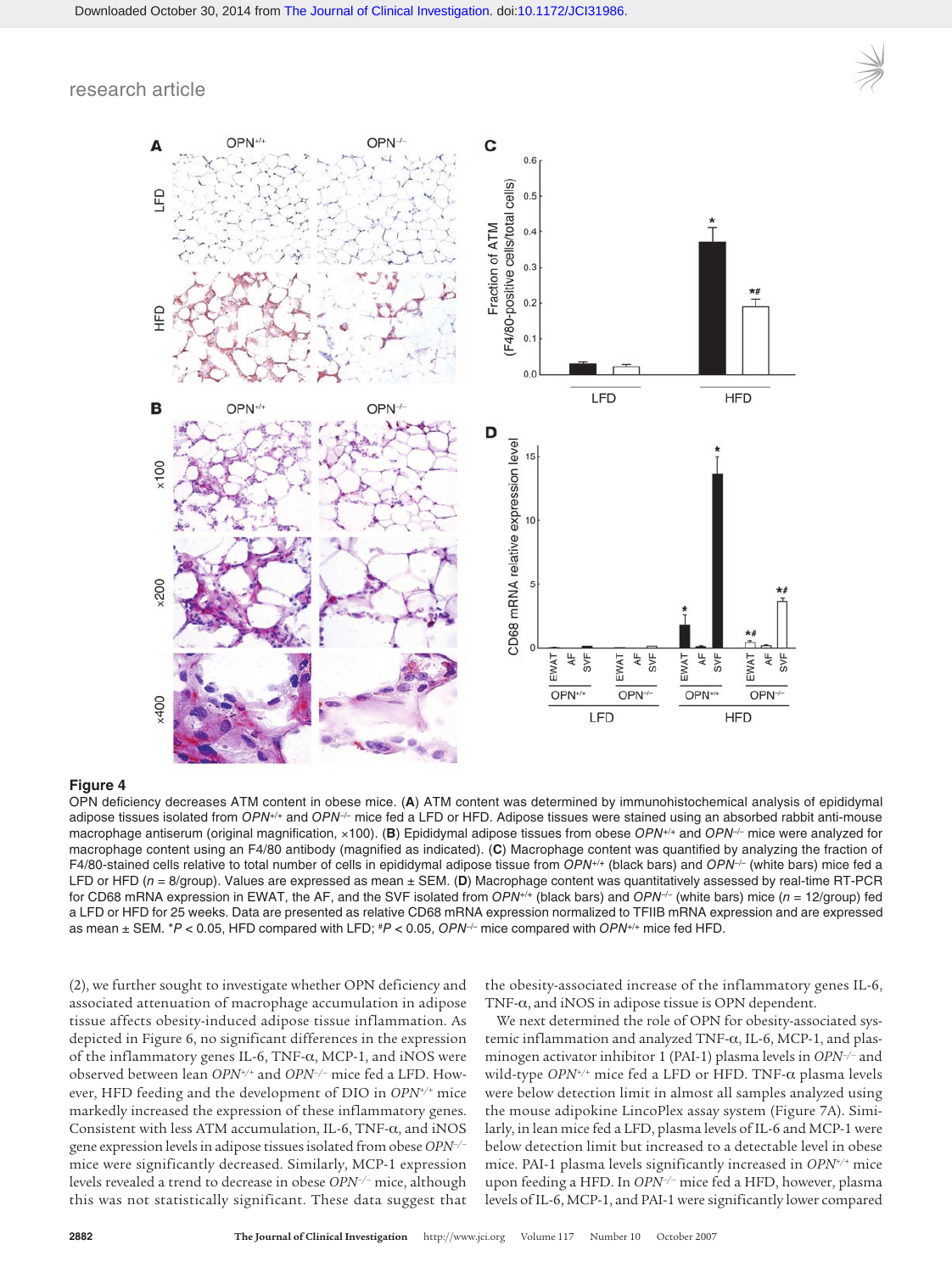

with those of wild-type *OPN+/+* mice. These data reveal that OPN modulates obesity-induced systemic inflammation by decreasing IL-6, MCP-1, and PAI-1 plasma levels.

Finally, we determined systemic levels of 3 adipokines that have been implicated in insulin sensitivity (23, 24). Adiponectin plasma levels decreased with the development of DIO and insulin resistance. Although there was a trend toward elevated adiponectin levels in LFD- and HFD-fed *OPN–/–* mice compared with wild-type mice, this trend was not statistically significant. Compared with lean mice fed a LFD, serum leptin and resistin concentrations increased in obese HFD-fed mice and did not significantly differ between both genotypes (Figure 7B). Therefore, increased insulin

### **Figure 6**

Inflammatory gene expression in adipose tissues from OPN+/+ and  $OPN^{-/-}$  mice.  $OPN^{+/+}$  and  $OPN^{-/-}$  mice were fed a LFD or HFD for 25 weeks. mRNA expression levels of the indicated inflammatory genes were analyzed in EWATs isolated from OPN<sup>+/+</sup> (black bars) and OPN<sup>-/-</sup> (white bars) mice fed a LFD or  $OPN^{+/+}$  (dark gray) and  $OPN^{-/-}$  mice (light gray) fed a HFD ( $n = 6$ /group). Data are presented as relative mRNA normalized to TFIIB mRNA and expressed as mean  $\pm$  SEM. \*P < 0.05, HFD compared with LFD;  $P$  < 0.05, OPN<sup>-/-</sup> mice compared with OPN+/+ mice fed HFD.

### **Figure 5**

Chemotaxis of macrophages isolated from OPN+/+ and OPN–/– mice. (**A**) Peritoneal macrophages from OPN<sup>+/+</sup> and OPN<sup>-/-</sup> mice were subjected to chemotaxis assays in modified Boyden chambers. Membranes of the transwell chambers were coated either with the substrate poly-Dlysine (PDL) as control or with recombinant OPN (5 ng/ml). Following attachment of the macrophages to the membrane, vehicle or MCP-1 (50 ng/ml) was added to the media in the lower chamber. Transwell migration was analyzed after 2 hours and expressed as cell numbers per HPF ( $\times$ 200). Experiments were repeated 4 times in triplicate. Data are expressed as mean  $\pm$  SEM. \* $P < 0.05$  compared with PDL alone;  $P < 0.05$  compared with OPN alone;  $P < 0.05$  compared with OPN+/+. (**B**) Stromal vascular cells were isolated from epididymal adipose tissues harvested from  $OPN^{+/+}$  (black bars) and  $OPN^{-/-}$  (white bars) mice fed a LFD or HFD for 25 weeks ( $n = 6$ /group). Cells were cultured in the bottom chambers, and peritoneal macrophages from wild-type mice were added to the insert. Migration was analyzed in triplicate after 2 hours as described in **A**. Data are expressed as mean ± SEM. †P < 0.05, compared with LFD;  $P < 0.05$ , compared with OPN<sup>+/+</sup> mice fed HFD.

sensitivity in obese *OPN–/–* mice is likely the result of decreased ATM content, resulting in attenuated local and systemic inflammation rather than changes in insulin-sensitizing adipokine levels.

### **Discussion**

OPN is a chemokine-like, extracellular matrix–associated protein involved in monocyte motility and the inflammatory immune response (10, 11). Since its initial cloning in 1986 (25), OPN has been associated with a remarkable range of pathologic responses (10); however, its role in obesity and metabolic disorders has not, to our knowledge, previously been investigated. In the present study, we demonstrate expression of OPN in adipose tissue and outline what we believe to be a previously unrecognized role for OPN to mediate obesity-associated ATM recruitment, adipose tissue inflammation, and resulting insulin resistance.

A host of adipose tissue–generated adipokines and cytokines have been identified that have emerged as an important source of systemic inflammation in obesity (2). We report here that OPN expression in adipose tissue increases with obesity and that plasma levels increase during the development of DIO OPN, suggesting a potential novel function of OPN for obesity-associated inflammatory and metabolic changes in adipose tissue. OPN plasma levels are elevated in various inflammatory diseases, including atherosclerosis (26), inflammatory bowel disease (27), granulomatous inflammatory diseases (28), rheumatoid arthritis (29), and mul-

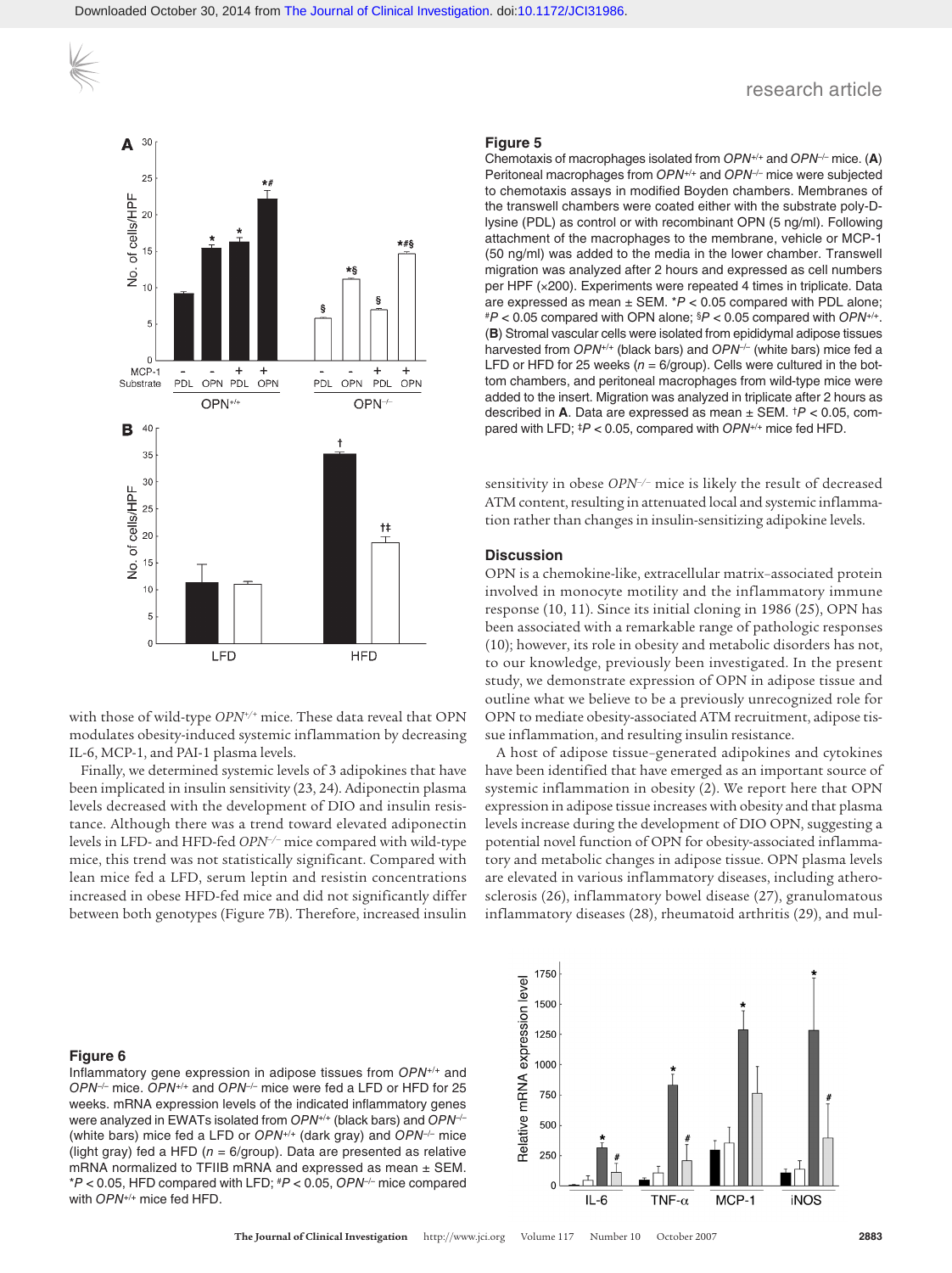

tiple sclerosis (30). OPN is rapidly expressed after cellular activation, and it is abundantly secreted by activated macrophages but not resting macrophages or monocytes (31, 32). Consistent with this notion, we observed that OPN expression in obese adipose tissue colocalized with macrophages and that OPN mRNAwas highly expressed in macrophages isolated from the SVF. In contrast, we observed only negligible OPN mRNA in adipocytes and a decline in OPN transcript levels with differentiation of 3T3-L1 adipocytes. Although OPN is expressed in proliferating fibroblasts (33), these observations confirm earlier reports documenting decreased OPN mRNA levels in differentiated adipocytes as compared with preadipocytes (34). Interestingly, OPN has previously been characterized as a PPARγ target gene in macrophages, and overexpression of PPARγ or ligand treatment with a thiazolidinedione suppresses OPN transcription (17). PPARγ expression increases with differentiation of adipocytes, and when we overexpressed PPARγ in 3T3-L1 fibroblasts, thiazolidinedione treatment decreased OPN promoter activity. Similarly, overexpression of a constitutively active PPARγ mutant suppressed basal OPN promoter activity. Thus PPARγmediated downregulation of OPN could provide a mechanism for the observed decline in OPN mRNA expression during the differentiation process of preadipocytes into mature adipocytes.

Using a model of DIO, our studies revealed that OPN has no effect on the development of obesity and does not affect food intake or energy metabolism. Consistent with several recent studies (9, 35, 36), total body weights were similar in wild-type and OPN-deficient mice. However, in previous studies body composition was not analyzed, and an unexpected but interesting and consistent observation in both lean and obese animals was a slightly

### **Figure 7**

Plasma cytokine and adipokine levels in OPN+/+ and OPN-/mice. (**A**) IL-6, MCP-1, and PAI-1 plasma levels were analyzed in OPN<sup>+/+</sup> (black bars) and OPN<sup>-/-</sup> (white bars) mice ( $n = 10/$ group) fed either a LFD or a HFD. (**B**) Plasma adiponectin, leptin, and resistin levels were analyzed in plasma obtained from mice described in **A**. Data are presented as mean ± SEM.  $*P < 0.05$ , compared with LFD;  $*P < 0.05$  compared with OPN $+1$ mice fed HFD.

decreased lean body mass in *OPN–/–* mice. Our experiments employed NMR technology to provide measures of body fat mass, fat-free mass, and water content (37). Considering the limitation of this technique to distinguish different fat-free tissue masses including bone and muscle, the reason for the slightly decreased lean body mass in *OPN–/–* mice remains elusive. OPN deficiency renders mice less sensitive to bone resorption (36, 38). Thus this knowledge and the observation that bone density analyzed by micro-CT is not affected by OPN deficiency in unstressed mice (38) argues against a contribution of OPN deficiency in bone tissue to the observed decrease in lean body mass. To date no studies have determined whether OPN affects total body muscle mass. Therefore, it will be important for the determination of the mechanisms by which OPN deletion modulates lean body mass to characterize fat-free tissue masses in OPN-deficient mice and perform further studies using newly available techniques including NMR to analyze total body composition.

In bone marrow transplantation studies, Weisberg et al. have recently provided evidence that the majority of ATMs are derived from the circulation (3). The MCP-1/C-C motif

chemokine receptor 2 (MCP-1/CCR2) axis is well established to regulate macrophage recruitment to sites of inflammation (39, 40), and MCP-1 is secreted from adipocytes and plasma levels are increased in obesity (41). In addition, MCP-1 levels secreted from adipocytes correlate with adipocyte size (42), indicating that the MCP-1/CCR2 cascade is likely among the earliest mechanisms involved in the recruitment of monocytes to adipose tissue. This is further supported by recent studies demonstrating that adipocytespecific MCP-1 overexpression results in enhanced macrophage infiltration of adipose tissue (43, 44), while MCP-1 or CCR2 deficiency decreases macrophage content in obese adipose tissue (19, 43). However, in both models obesity-induced macrophage accumulation in adipose tissue is not normalized and macrophages remain accumulating in the adipose tissue, suggesting that additional mechanisms are involved in this process. In this study, we demonstrate decreased macrophage content in obese adipose tissue from *OPN<sup>-/-</sup>* mice in the absence of any differences in total fat mass, thus providing an additional mechanism by which macrophages infiltrate adipose tissue. This requirement of OPN for macrophage recruitment to adipose tissue is consistent with our data examining the role of OPN for macrophage chemotaxis. In wild-type macrophages OPN amplifies macrophage migration and exerts additive effects on chemotaxis in the presence of MCP-1. In contrast, OPN-deficient macrophages are hypomotile and lessresponsive to MCP-1, a phenotype that exogenous OPN is unable to completely correct. These observations suggest that OPN augments the MCP-1 response and functions primarily in an autocrine mechanism to promote macrophage chemotaxis. This concept is in agreement with recent studies demonstrating that endogenous OPN expres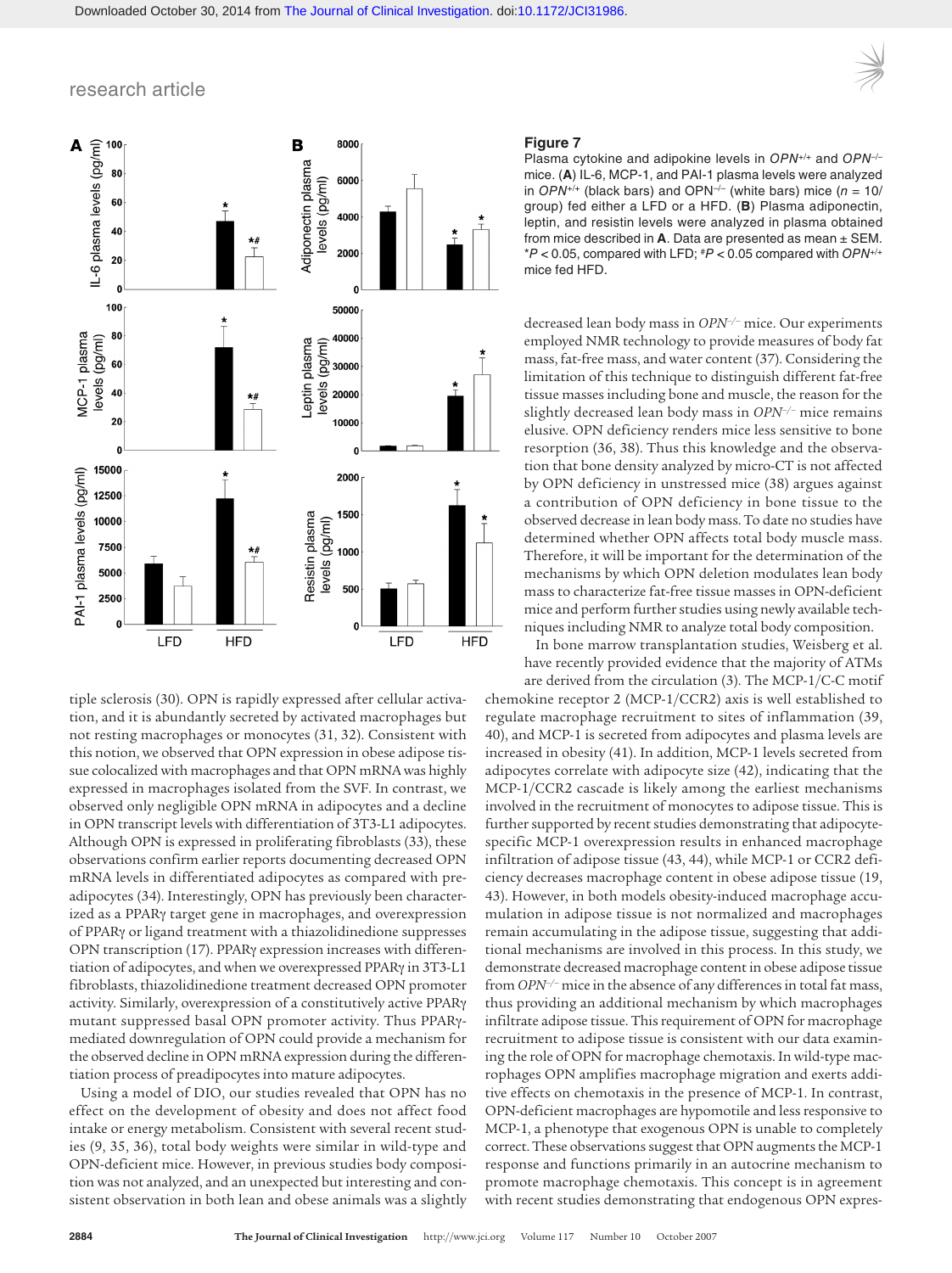sion in macrophages is important to maintain macrophage function, including chemotaxis, differentiation, and inflammation (13). Moreover, intracellular OPN forms a complex with the CD44 receptor and ezrin/radixin/moesin proteins at the cell membrane of cell processes (45) that is required for cell fusion and chemotaxis of macrophages(22). Finally, it is well recognized that *OPN–/–* mice have defective granulomatous responses (8, 46) that likely involve abnormal macrophage function.

The observation that OPN is primarily expressed by macrophages in obese adipose tissue combined with the important autocrine role of OPN in macrophage function suggest a model in which endogenous OPN amplifies macrophage recruitment through the MCP-1/CCR2 cascade in the early stages of obesity. Our ex vivo experiments demonstrate increased macrophage chemotaxis toward the SVF isolated from obese mice, indicating that the continued recruitment of macrophages within the SVF may further exacerbate macrophage infiltration. In contrast, migration toward the SVF isolated from obese OPN<sup>-/-</sup> mice was substantially decreased. Our findings that macrophage content in the SVF from *OPN–/–* mice is considerably less compared with that from *OPN+/+* mice may indicate that fewer macrophages accumulating during the course of obesity ultimately secrete fewer migratory signals, which would likely contribute to decreased macrophage recruitment during later stages of obesity. In concert, these studies support an important role for OPN to promote macrophage infiltration into obese adipose tissue. However, confirming the contribution macrophage-dervied OPN to adipose tissue inflammation in vivo requires studies that will depend on the specific deletion of OPN in macrophages using either bone marrow transplantation approaches or conditional OPN deletion strategies.

Concomitant with the attenuated macrophage content in obese adipose tissue from *OPN–/–* mice,we documented decreased inflammatory gene expression in adipose tissue and decreased systemic levels of the proinflammatory cytokines IL-6, MCP-1, and PAI-1. MCP-1– and CCR2-deficient mice develop less obesity-induced insulin resistance (19, 43), and the current understanding of the role of ATMs and adipose tissue inflammation in obesity-induced insulin resistance would suggest that prevention of macrophage accumulation in adipose tissue preserves insulin sensitivity. In further support of this concept, we demonstrate that decreased ATM accumulation in OPN-deficient mice is associated with increased insulin sensitivity: *OPN–/–* mice developed less obesity-associated hyperinsulinemia, cleared glucose more rapidly following an intraperitoneal glucose challenge, and exhibited an enhanced insulin response after an intraperitoneal injection of insulin. Importantly, these effects of OPN deficiency were observed despite the same level of obesity in *OPN–/–* and wild-type mice. Increased insulin sensitivity associated with OPN deficiency was unlikely a result of altered adipokine secretion, since plasma levels of 3 adipokines implicated in insulin resistance (adiponectin, resistin, and leptin) were not significantly different in OPN<sup>-/-</sup> mice. Based on the strong recent evidence that ATMs are both necessary and sufficient for the development of obesity-associated insulin resistance (4, 19, 43), the observed decrease in ATM content in obese *OPN–/–* mice provides a likely mechanism for the increased insulin sensitivity in these mice. Macrophages present in adipose tissue directly interfere with insulin signaling and insulin-stimulated glucose uptake in adipocytes by decreasing GLUT4 and insulin receptor substrate 1 (IRS-1) expression, leading to a decrease in Akt phosphorylation and impaired insulin-stimulated GLUT4 translocation to the plasma membrane (47). Interestingly, blocking TNF-α, which is well established to contribute to insulin resistance (48), prevents macrophage-induced alterations in adipocyte insulin signaling (47). These observations confirm important cross-talk between ATMs and adipocytes in mediating insulin resistance and indicate that ATMs affect insulin signaling by perpetuating inflammatory pathways in adipocytes. While the concept of decreased ATM content in *OPN–/–* mice as a mechanism for improved insulin sensitivity is intriguing and supported by these studies, we cannot exclude that OPN may also affect hepatic insulin sensitivity. OPN deficiency has previously been associated with decreased hepatic fibrosis in experimental nonalcoholic steatohepatitis (49), and since hepatic OPN expression increases during nonalcoholic steatohepatitis in obese mice (50), OPN deficiency may also modulate obesityinduced hepatic insulin resistance.

In summary, in the present study we characterize OPN, a versatile mediator of macrophage motility involved in cell-mediated inflammation (9–11, 22, 51), as a novel cytokine expressed by ATMs and secreted during DIO. OPN expression is required for macrophage recruitment into adipose tissue and for obesity-associated adipose tissue and systemic inflammation. Finally, we demonstrate that decreased adipose tissue inflammation in *OPN–/–* mice is associated with improved obesity-associated insulin resistance without significantly altering body mass. These data therefore identify OPN as a previously unappreciated link between obesity, adipose tissue inflammation, and insulin resistance.

### **Methods**

*Animals and animal care*. *OPN–/–* mice on a BlackSwiss background, kindly provided by C.M. Giachelli (University of Washington, Seattle, Washington, USA) and L. Liaw (Maine Medical Center Research Institute, Scarborough, Maine, USA), were used as previously described (9). C57BL/6 mice were obtained from The Jackson Laboratory at 6–8 weeks of age. All mice were housed in Plexiglas ventilated cages (4 animals/cage) within a pathogen-free barrier facility that maintained a 12-hour light/12-hour dark cycle. Mice had access to autoclaved water and pellet food ad libitum. Prior to 8 weeks of age, all mice were fed a standard rodent chow diet containing approximately 5% kcal fat (Diet 7012; Harlan Teklad). At 8 weeks of age, male *OPN–/–* and littermatewild-type *OPN+/+* mice were fed diets containing either 10% kcal (LFD) or 60% kcal (HFD) from fat (D12450B and D12492; Research Diets Inc.) for 25 weeks. Weight gain during DIO was monitored by weighing mice weekly. All animal studies were in compliance with the Division of Laboratory Animal Research Guide for Care and Use of Laboratory Animals and were performed with the approval of the University of Kentucky Institutional Animal Care and Use Committee.

*Analysis of body composition, energy expenditure, food intake, and locomotor activity*. Mice were analyzed for body composition by quantitative NMR (37) at the University of Cincinnati Mouse Metabolic Phenotyping Center before and after being fed a HFD. Food intake, energy expenditure, RQ, and locomotor activity were analyzed using a calorimetry system (LabMaster; TSE Systems). Mice were placed in the calorimetry system and adapted for 48 hours, and cumulative recordings were collected over the following 48 hours.

*Isolation of adipose tissues*. Mice fed a LFD or HFD were sacrificed by CO<sub>2</sub> asphyxiation, and EWAT pads were removed. For adipose tissue fractionation into the SVF or AF, epididymal adipose tissue pads were minced, placed in HEPES-buffered DMEM (Invitrogen) supplemented with 10 mg/ ml fatty acid–poor BSA (FAP-BSA; Sigma-Aldrich), and centrifuged at 500 *g* for 10 minutes. Following centrifugation, samples were incubated with 840 U/g collagenase type I (Worthington Chemicals) at 37°C with gentle agitation for 1 hour. The suspension was then passed through a sterile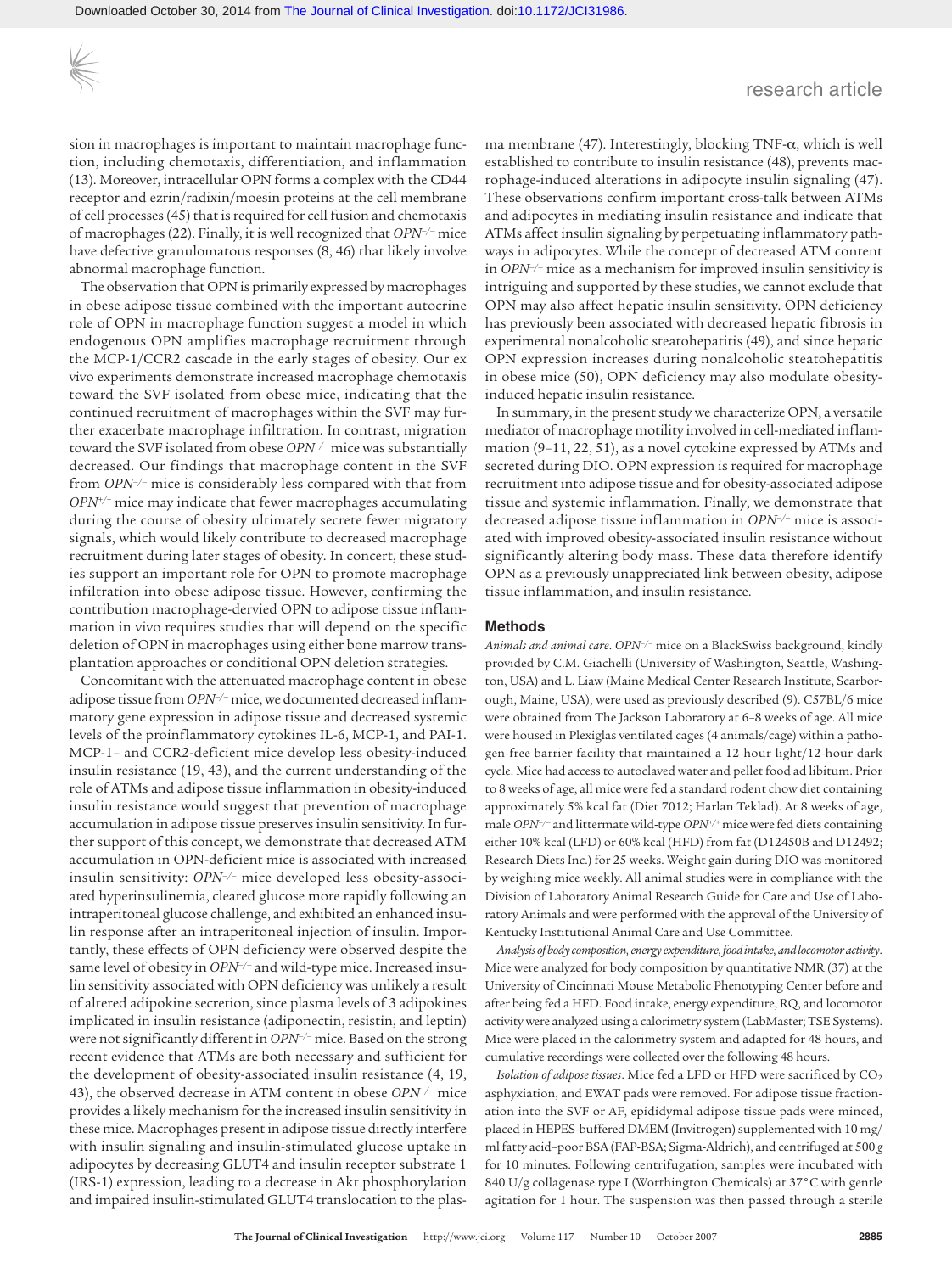250-μm nylon mesh (Sefar America Inc.) and centrifuged at 500 *g* for 10 minutes. Pelleted cells were collected asthe SVF, and the floating cells were collected as the AF. The AF was subsequently further digested for 1 hour, washed twice with DMEM, and subjected to a second centrifugation step as described above until there were no further cell or debris pellets. The SVF was resuspended in erythrocyte lysis buffer, incubated at room temperature for 3 minutes, and centrifuged at 500 *g* for 5 minutes. For isolation of mRNA, the erythrocyte-depleted SVF and the AF were resuspended in TRIzol reagent (Invitrogen). Separation of ATMs and endothelial cells from SVF isolates was performed by magnetic immunoaffinity isolation using anti-CD11b and anti-CD31 antibodies conjugated to magnetic beads (MACS Cell Separation System; Miltenyi Biotec), respectively. Following isolation of ATMs and endothelial cells from the SVF using positive selection columns(MS columns; Miltenyi Biotec), the remaining cells were eluted as the preadipocyte fraction. For the analysis of OPN mRNA expression levels, eluted cell isolates were resuspended in TRIzOL reagent.

*Metabolic measurements*. Blood samples were obtained from wild-type *OPN+/+* and *OPN–/–* mice after feeding a LFD or HFD for 25 weeks. The blood was collected after an overnight fast from the retroorbital plexus or from the abdominal vena cava at sacrifice. Plasma glucose, cholesterol, and triglyceride concentrations were determined using commercially available enzymatic assay kits (Wako Chemicals). Plasma levels for insulin, leptin, resistin, IL-6, MCP-1, TNF-α, and PAI-1 were analyzed at Linco Diagnostics using the mouse adipokine assay kit. Adiponectin plasma levels were analyzed using a mouse adiponectin ELISA kit (Linco Diagnostics). OPN plasma levels were analyzed using a commercially available mouse OPN EIA Kit (Assay Designs). Insulin sensitivity and glucose tolerance were analyzed in LFD- and HFD-fed animals after an overnight fasting period (14 hours). Following an intraperitoneal bolus injection of recombinant human regular insulin (1 U/kg body weight) (Novolin R; Novo Nordisk Inc.), blood glucose concentrations were measured using a Freestyle Flash Glucometer (Abbott Laboratories) before and 30, 60, 90, and 120 minutes after injection. Glucose tolerance tests were performed following an intraperitoneal injection of dextrose dissolved in water (1 g/kg body weight). Blood glucose levels were analyzed before and 30, 60, 90, 120, 150, and 180 minutes following injection.

*Immunohistochemistry*. For histological analysis of OPN expression in adipose tissue, EWAT tissues were isolated from C57BL/6 mice fed a HFD for 3 months. Immunohistochemistry on paraffin-embedded tissues was performed as described in ref. 9 using antibodies for OPN (dilution of 2.5 μg/ml, catalog no. AF808; R&D Systems) and F4/80 (dilution of 1:50, catalog no. ab6640; Abcam).

Analysis of macrophage content in epididymal adipose tissues was performed on tissue pads isolated from *OPN–/–* and *OPN+/+* mice fed either a LFD or HFD for 25 weeks. At sacrifice, EWAT pads were embedded in OCT compound (Tissue-Tek; Miles Inc.) and snap-frozen. Transverse cryosections (10 μm thick) were collected at 100 μM intervals and fixed in cold acetone. Macrophages were detected using a rabbit anti-mouse macrophage anti-serum at a dilution of 1:10,000 (catalog no. AIAD31240; Accurate Chemical & Scientific Corp.) (9) or an F4/80 antibody at a dilution of 1:50 (catalog no. ab-6640; Abcam). Two observers blinded to the experimental design performed quantification of ATM content in 5 sections obtained from each adipose tissue pad. The total number of nuclei and the number of nuclei of F4/80-expressing cells were counted in 10 high-power fields (original magnification, ×200) of each section using the image analysis software ImagePro Plus (version 4.1; Media Cybernetics Inc.). The ratio of nuclei in F4/80-positive cells and total number of nuclei in each sample provided the fraction of ATMs for each section analyzed.

*Cell culture and transient transfection*. We maintained 3T3-L1 fibroblasts (ATCC) in DMEM supplemented with 10% fetal bovine serum. Adipogenesis was induced using standard protocols for treatment of cells with insulin (0.1 μM), dexamethasone (1 μM), and isobutylmethylxanthine (0.5 mM). mRNA was isolated at various time points for the analysis of OPN and PPARγ mRNA during the differentiation process. The OPN promoter construct, wild-type PPARγ expression vector, and constitutively active PPARγ expression vector have previously been described (52–54). We seeded 3T3- L1 fibroblasts on 6-well plates and transiently cotransfected them with 1 μg DNA ofthe OPN promoter construct and 500 ng empty control vector, wild-type PPARγ2 expression vector, or constitutively active PPARγ expression vector using Lipofectamine 2000 (Invitrogen). Transfection efficiency was normalized to renilla luciferase activities generated by cotransfection with 10 ng/well pRL-CMV (Promega). At 8 hours after transfection, cells were treated with vehicle (DMSO) or 10 μM pioglitazone (kindly provided by Takeda Pharmaceuticals North America). Luciferase activity was assayed 24 hours after stimulation as described in ref. 54. All experiments were repeated at least 3 times and performed in triplicate.

*Chemotaxis assays*. Chemotaxis assays were performed using murine peritoneal macrophages in a modified Boyden chamber transwell migration assay (24-well plates, 8 μm pore size; catalog no. 3422; Costar Inc.) as described previously (9). Peritoneal macrophages from 8-week-old Black-Swiss wild-type mice were collected 3 days after injection of 1 ml of 1% thioglycollate into the peritoneal cavity. Microporous membranes of the transwell inserts were coated with poly-D lysine (Sigma-Aldrich) or OPN 5 ng/ml (R&D Systems) and air dried for 2 hours. Macrophages  $(2 \times 10^4)$ were plated to each insert in 100 μl DMEM containing 0.4% FBS, and 600 μl medium was added to each lower well. The cells were allowed to attach to the membranes for 2 hours at 37°C in a humidified  $CO<sub>2</sub>$  incubator, and then the chemoattractant MCP-1 (50 ng/ml; R&D Systems) or vehicle was added to the lower wells. In ex vivo experiments, stromal vascular cells from EWAT pads were isolated from *OPN+/+* and *OPN–/–* mice fed a HFD or LFD for 25 weeks. Cells were cultured in the bottom chambers of the culture plate, and after 2 days wild-type peritoneal macrophages were added to the insert. In both experiments cells were allowed to migrate for 2 hours and fixed with 2% paraformaldehyde. The non-migrating cell fraction on the top surface of the membrane was removed with cotton swabs, while the migrated cells were stained with hematoxylin and quantitated in triplicate sets of wells. Five randomly chosen high-power fields were counted per membrane. Experiments were performed at least 3 times with different preparations of macrophages and stromal vascular cells.

*Reverse transcription and quantitative real-time RT-PCR*. OPN, CD68, IL-6, TNF-α, MCP-1, and iNOS mRNA expression was measured by quantitative real-time RT-PCR as indicated in Figure 1, B and C, Figure 4D, and Figure 6. Total mRNA of these tissues was isolated using TRIzOL (Invitrogen) and reverse transcribed into cDNA as previously described (9). PCR reactions were performed using an iCycler (Bio-Rad) and SYBR Green I system (Bio-Rad). Each sample was analyzed in triplicate and normalized to values for TFIIB mRNA expression. Mouse primer sequences used were as follows: OPN, 5′-TCCCTCGATGTCATCCCT-GT-3′ (forward), 5′-CCCTTTCCGTTGTTGTCCTG-3′ (reverse); CD68, 5′-CAAGGTCCAGGGAGGTTGTG-3′ (forward), 5′-CCAAAGGTAAGCT-GTCCATAAGGA-3′ (reverse); IL-6, 5′-CTGCAAGAGACTTCCATC-CAGTT-3′ (forward), 5′-GAAGTAGGGAAGGCCGTGG-3′ (reverse); TNF-α, 5′-AGCCGATGGGTTGTACCT-3′ (forward), 5′-TGAGTTG-GTCCCCCTTCT-3′ (reverse); MCP-1, 5′-CAGCCAGATGCAGTTAACGC-3′ (forward), 5′-GCCTACTCATTGGGATCATCTTG-3′ (reverse); iNOS, 5′-GCGCTGGGCTGTACAAA-3′ (forward), 5′-AGCGTTTCGGGATCT-GAAT-3′ (reverse); PPARγ, 5′-TGCTGTTATGGGTGAAACTCTG-3′ (forward), 5′- CTGTGTCAACCATGGTAATTTCTT-3′ (reverse); and TFIIB, 5′-CTCTCCCAAGAGTCACATGTCC-3′ (forward), 5′-CAATAACTCG-GTCCCCTACAAC-3′ (reverse).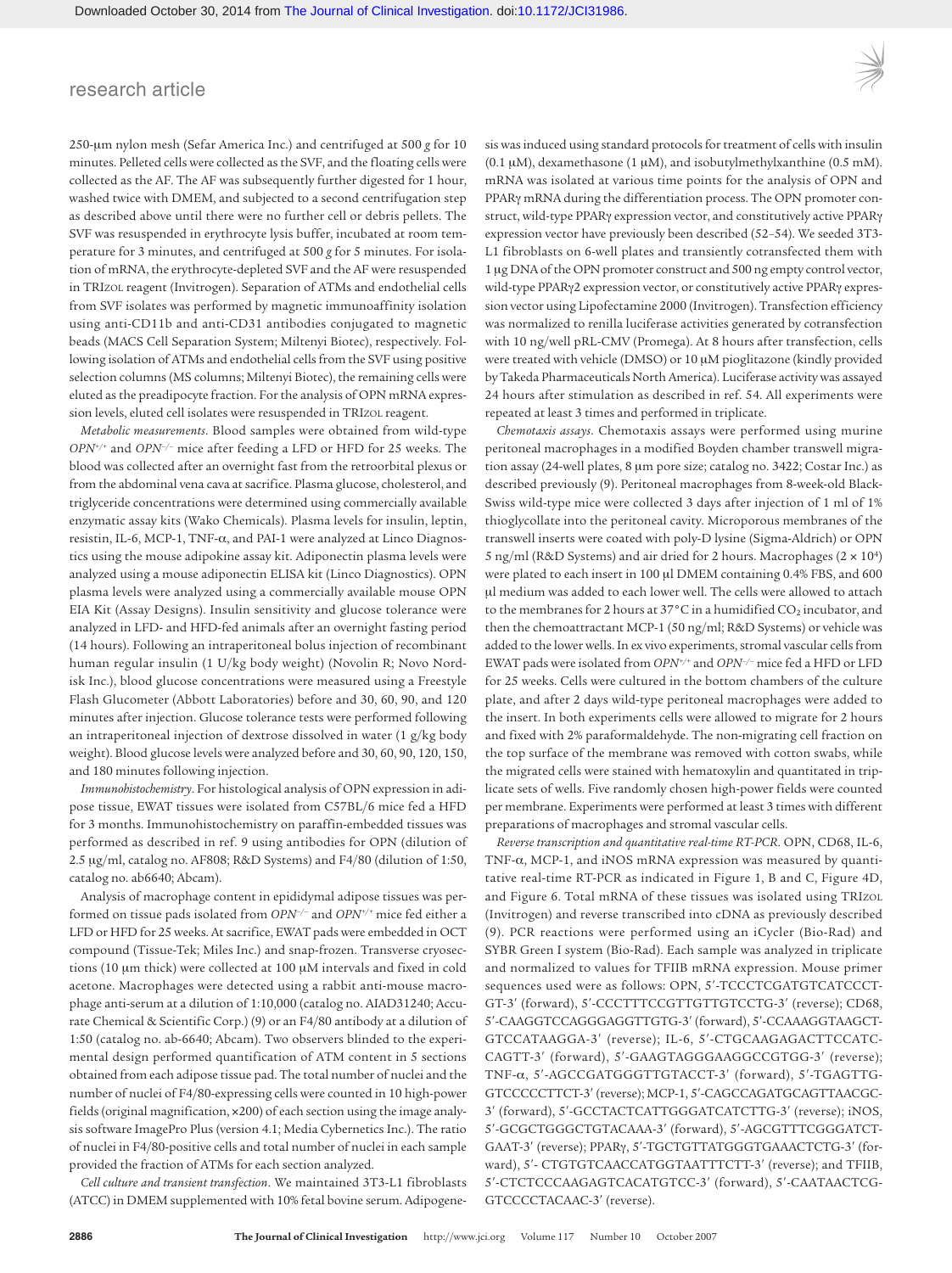*Statistics*. Statistical analysis for pairwise comparisons between different genotypes or diets was performed using the 2-tailed Student's *t* test. To analyze the interaction between the genotype and the diet, 2-way ANOVA was performed. Analyses were performed using Statistica 7 (Statsoft Inc.).

### **Acknowledgments**

These studies were supported in part by grants from the NIH (HL084611), the American Diabetes Association (Research Award 1–06-RA-17), the American Heart Association (Scientist Development Grant 0435239N), and by institutional funds from the University of Kentucky College of Medicine to D. Bruemmer. This work was further supported in part by the Cincinnati Mouse Metabolic Phenotyping Center ID DK59630 to M.H. Tschöp. T.

- 1. Van Gaal, L.F., Mertens, I.L., and De Block, C.E. 2006. Mechanisms linking obesity with cardiovascular disease. *Nature.* **444**:875–880.
- 2. Hotamisligil, G.S. 2006. Inflammation and metabolic disorders. *Nature.* **444**:860–867.
- 3. Weisberg, S.P., et al. 2003. Obesity is associated with macrophage accumulation in adipose tissue. *J. Clin. Invest.* **112**:1796–1808. doi:10.1172/ JCI200319246.
- 4. Xu,H., et al. 2003.Chronic inflammation in fat plays a crucial role in the development of obesity-related insulin resistance. *J. Clin. Invest.* **112**:1821–1830. doi:10.1172/JCI200319451.
- 5. Wellen, K.E., and Hotamisligil, G.S. 2003. Obesity-induced inflammatory changes in adipose tissue. *J. Clin. Invest.* **112**:1785–1788. doi:10.1172/ JCI200320514.
- 6. Nau, G.J., et al. 1997. A chemoattractant cytokine associated with granulomas in tuberculosis and silicosis. *Proc. Natl. Acad. Sci. U. S. A.* **94**:6414–6419.
- 7. Giachelli, C.M., Lombardi, D., Johnson, R.J., Murry, C.E., and Almeida, M. 1998. Evidence for a role of osteopontin in macrophage infiltration in response to pathological stimuli in vivo. *Am. J. Pathol.* **152**:353–358.
- 8. Ashkar, S., et al. 2000. Eta-1 (osteopontin): an early component of type-1 (cell-mediated) immunity. *Science.* **287**:860–864.
- 9. Bruemmer, D., et al. 2003. Angiotensin II–accelerated atherosclerosis and aneurysm formation is attenuated in osteopontin-deficient mice. *J. Clin. Invest.* **112**:1318–1331. doi:10.1172/JCI200318141.
- 10. Denhardt, D.T., Giachelli, C.M., and Rittling, S.R. 2001. Role of osteopontin in cellular signaling and toxicant injury. *Annu. Rev. Pharmacol. Toxicol.* **41**:723–749.
- 11. Denhardt, D.T., Noda, M., O'Regan, A.W., Pavlin, D., and Berman, J.S. 2001. Osteopontin as a means to cope with environmental insults: regulation of inflammation, tissue remodeling, and cell survival. *J. Clin. Invest.* **107**:1055–1061.
- 12. Reinholt, F., Hultenby, K., Oldberg, A., and Heinegard, D. 1990. Osteopontin — a possible anchor of osteoclast to bone. *Proc. Natl. Acad. Sci. U. S. A.* **87**:4473–4475.
- 13. Nystrom, T., Duner, P., and Hultgardh-Nilsson, A. 2007. A constitutive endogenous osteopontin production is important for macrophage function and differentiation. *Exp. Cell Res.* **313**:1149–1160.
- 14. Murry, C.E., Giachelli, C.M., Schwartz, S.M., and Vracko, R. 1994. Macrophages express osteopontin during repair of myocardial necrosis. *Am. J. Pathol.* **145**:1450–1462.
- 15. Matsui, Y., et al. 2003. Osteopontin deficiency attenuates atherosclerosisin female apolipoprotein E-deficient mice. *Arterioscler. Thromb. Vasc. Biol.* **23**:1029–1034.
- 16. Lumeng, C.N., Bodzin, J.L., and Saltiel, A.R. 2007. Obesity induces a phenotypic switch in adipose tissue macrophage polarization. *J. Clin. Invest.*

**117**:175–184. doi:10.1172/JCI29881.

- 17. Oyama, Y., Akuzawa, N., Nagai, R., and Kurabayashi, M. 2002. PPAR{gamma} Ligand inhibits osteopontin gene expression through interference with binding of nuclear factors to A/T-rich sequence in THP-1 cells. *Circ. Res.* **90**:348–355.
- 18. Micklem, K., et al. 1989. A human macrophageassociated antigen (CD68) detected by six different monoclonal antibodies. *Br. J. Haematol.* **73**:6–11.
- 19. Weisberg, S.P., et al. 2006. CCR2 modulatesinflammatory and metabolic effects of high-fat feeding. *J. Clin. Invest.* **116**:115–124. doi:10.1172/JCI24335.
- 20. Hirsch, S., Austyn, J.M., and Gordon, S. 1981. Expression of the macrophage-specific antigen F4/80 during differentiation of mouse bone marrow cells in culture. *J. Exp. Med.* **154**:713–725.
- 21. Surwit, R.S., Kuhn, C.M., Cochrane, C., McCubbin, J.A., and Feinglos, M.N. 1988. Diet-induced type II diabetes in C57BL/6J mice. *Diabetes.* **37**:1163–1167.
- 22. Zhu, B., et al. 2004. Osteopontin modulates CD44 dependent chemotaxis of peritoneal macrophages through G-protein-coupled receptors: evidence of a role for an intracellular form of osteopontin. *J. Cell. Physiol.* **198**:155–167.
- 23. Trujillo, M.E., and Scherer, P.E. 2006. Adipose tissue-derived factors: impact on health and disease. *Endocr. Rev.* **27**:762–778.
- 24. Kershaw, E.E., and Flier, J.S. 2004. Adipose tissue as an endocrine organ. *J. Clin. Endocrinol. Metab.* **89**:2548–2556.
- 25. Oldberg, A., Franzen, A., and Heinegard, D. 1986. Cloning and sequence analysis ofrat bone sialoprotein (osteopontin) cDNA reveals an Arg-Gly-Asp cell-binding sequence. *Proc. Natl. Acad. Sci. U. S. A.* **83**:8819–8823.
- 26. Ohmori, R., et al. 2003. Plasma osteopontin levels are associated with the presence and extent of coronary artery disease. *Atherosclerosis.* **170**:333–337.
- 27. Sato, T., et al. 2005. Osteopontin/Eta-1 upregulated in Crohn's disease regulates the Th1 immune response. *Gut.* **54**:1254–1262.
- 28. Koguchi, Y., et al. 2003. High plasma osteopontin level and its relationship with interleukin-12-mediated type 1 T helper cell response in tuberculosis. *Am. J. Respir. Crit. Care Med.* **167**:1355–1359.
- 29. Gattorno, M., et al. 2004. Synovial expression of osteopontin correlateswith angiogenesisin juvenile idiopathic arthritis. *Rheumatology.* **43**:1091–1096.
- 30. Vogt, M.H., Lopatinskaya, L., Smits, M., Polman, C.H., and Nagelkerken, L. 2003. Elevated osteopontin levels in active relapsing-remitting multiple sclerosis. *Ann. Neurol.* **53**:819–822.
- 31. Miyazaki, Y., et al. 1990. The mouse osteopontin gene. Expression in monocytic lineages and complete nucleotide sequence. *J. Biol. Chem.* **265**:14432–14438.
- 32. Somerman, M.J., Berry, J.E., Khalkhali-Ellis, Z., Osdoby, P., and Simpson, R.U. 1995. Enhanced expression of [alpha]V integrin subunit and osteopontin during differentiation of HL-60 cells along the monocytic pathway. *Exp. Cell Res.* **216**:335–341.

Nomiyama and F. Gizard were supported by postdoctoral fellowships from the American Heart Association Great Rivers Affiliate (0725620B and 0725313B, respectively).

Received for publication February 28, 2007, and accepted in revised form July 25, 2007.

Address correspondence to: Dennis Bruemmer, University of Kentucky College of Medicine, Department of Internal Medicine, Division of Endocrinology and Molecular Medicine, Wethington Health Sciences Building, Room 575, 900 South Limestone Street, Lexington, Kentucky 40536-0200, USA. Phone: (859) 323-4933, ext. 81418; Fax: (859) 257-3646; E-mail: dennis.bruemmer@uky.edu.

- 33. Senger, D.R., Asch, B.B., Smith, B.D., Perruzzi, C.A., and Dvorak, H.F. 1983. A secreted phosphoprotein marker for neoplastic transformation of both epithelial and fibroblastic cells. *Nature.* **302**:714–715.
- 34. Dorheim, M.A., et al. 1993. Osteoblastic gene expression during adipogenesis in hematopoietic supporting murine bone marrow stromal cells. *J. Cell. Physiol.* **154**:317–328.
- 35. Koyama, Y., et al. 2006. Osteopontin deficiency suppresses high phosphate load-induced bone loss via specific modulation of osteoclasts. *Endocrinology.* **147**:3040–3049.
- 36. Yoshitake, H., Rittling, S.R., Denhardt, D.T., and Noda, M. 1999. Osteopontin-deficient mice are resistant to ovariectomy-induced bone resorption. *Proc. Natl. Acad. Sci. U. S. A.* **96**:8156–8160.
- 37. Tinsley, F.C., Taicher, G.Z., and Heiman, M.L. 2004. Evaluation of a quantitative magnetic resonance method for mouse whole body composition analysis. *Obes. Res.* **12**:150–160.
- 38. Ishijima, M., et al. 2001. Enhancement of osteoclastic bone resorption and suppression of osteoblastic bone formation in response to reduced mechanical stress do not occur in the absence of osteopontin. *J. Exp. Med.* **193**:399–404.
- 39. Boring, L., et al. 1997. Impaired monocyte migration and reduced type 1 (Th1) cytokine responses in C-C chemokine receptor 2 knockout mice. *J. Clin. Invest.* **100**:2552–2561.
- 40. Rollins, B.J., Walz, A., and Baggiolini, M. 1991. Recombinant human MCP-1/JE induces chemotaxis, calcium flux, and the respiratory burst in human monocytes. *Blood.* **78**:1112–1116.
- 41. Sartipy, P., and Loskutoff, D.J. 2003. Monocyte chemoattractant protein 1 in obesity and insulin resistance. *Proc. Natl. Acad. Sci. U. S. A.* **100**:7265–7270.
- 42. Skurk, T., Alberti-Huber, C., Herder, C., and Hauner, H. 2006. Relationship between adipocyte size and adipokine expression and secretion. *J. Clin. Endocrinol. Metab.* **92**:1023–1033.
- 43. Kanda, H., et al. 2006. MCP-1 contributes to macrophage infiltration into adipose tissue, insulin resistance, and hepatic steatosis in obesity. *J. Clin. Invest.* **116**:1494–1505. doi:10.1172/JCI26498.
- 44. Kamei, N., et al. 2006. Overexpression of monocyte chemoattractant protein-1 in adipose tissues causes macrophage recruitment and insulin resistance. *J. Biol. Chem.* **281**:26602–26614.
- 45. Zohar, R., et al. 2000. Intracellular osteopontin is an integral component of the CD44-ERM complex involved in cell migration.*J. Cell. Physiol.* **184**:118–130.
- 46. Nau, G.J., et al. 1999. Attenuated host resistance against Mycobacterium bovis BCG infection in mice lacking osteopontin. *Infect. Immun.* **67**:4223–4230.
- 47. Lumeng, C.N., Deyoung, S.M., and Saltiel, A.R. 2007. Macrophages block insulin action in adipocytes by altering expression of signaling and glucose transport proteins. *Am. J. Physiol. Endocrinol. Metab.* **292**:E166–E174.
- 48. Hotamisligil, G.S., Shargill, N.S., and Spiegelman,